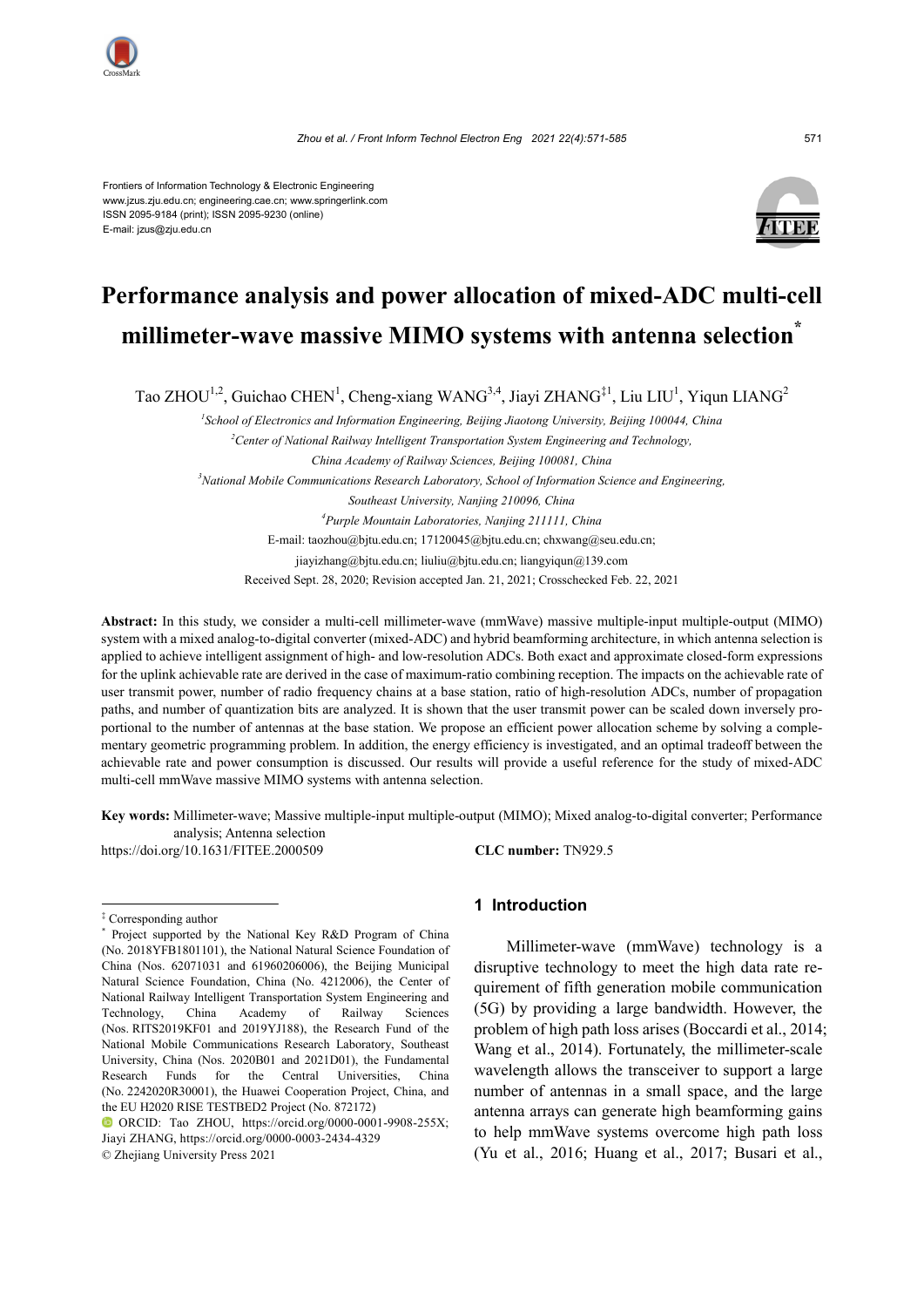2018). The combination of mmWave and massive multiple-input multiple-output (MIMO), through the high beamforming gain, can not only effectively overcome the shortage of high path loss, but also notably improve the system performance by eliminating inter- and intra-cell interference (Huang et al., 2018; Liu et al., 2019; You et al., 2021).

It is well known that the high hardware cost and power consumption limit the deployment of mmWave massive MIMO systems. At present, there are two prospective ways to solve this problem, replacing full-digital architectures with analog-digital hybrid beamforming architectures to decrease the number of radio frequency (RF) chains and substituting highresolution analog-to-digital converters (ADCs) with low-resolution ADCs to reduce the power consumption and the cost of ADCs (Dai et al., 2020). The coarse quantization of low-resolution ADCs, however, introduces additional overhead for signal processing and front-end design. To alleviate the problem caused by low-resolution ADCs, a mixed-ADC architecture was proposed (Liang and Zhang, 2016), in which only a few high-resolution ADCs were reserved for signal processing and front-end design. Another question is how to determine whether an RF chain is connected to high-resolution ADCs. Until now, in most work on mixed-ADC systems, random connection has been considered (Zhang Y et al., 2020); i.e., the RF chain subsets are randomly selected to connect highresolution ADCs while the remaining RF chains are connected to low-resolution ADCs. However, the random connection way cannot fully exploit the advantage of high-resolution ADCs, since the channel gain of RF chains connecting high-resolution ADCs can be poor. To make full use of high-resolution ADCs, we employ antenna selection in mixed-ADC systems. We can select an RF chain subset with high channel gain to connect high-resolution ADCs.

#### **1.1 Related works**

A few studies have focused on the performance analysis of massive MIMO systems in terms of reducing the quantization resolution of ADCs. For the architecture of low-resolution ADCs, the spectral efficiency (SE) considering maximum-ratio combining (MRC) and zero-forcing (ZF) reception algorithms was investigated using an additive quantization noise model (AQNM) by Orhan et al. (2015) and Qiao et al. (2016), respectively. In particular, on the basis of Bussgang decomposition, Li et al. (2017) studied channel estimation and the achievable rate when only one-bit ADCs were equipped. In Mollén et al. (2017), massive MIMO with orthogonal frequency division multiplexing (OFDM) was considered and the channel capacity of one-bit ADCs was derived. Tan et al. (2016) and Zhang MJ et al. (2018) investigated the SE of mixed-ADC architecture under MRC and ZF reception algorithms, respectively. Zhang JY et al. (2017) found that mixed-ADC architecture would achieve a better tradeoff between SE and energy efficiency (EE) by adjusting the ratio of high-resolution ADCs. Different from studying single-hop systems, a two-hop massive MIMO relaying system with both mixed-ADCs and mixed digital-to-analog converters (mixed-DACs) was investigated (Zhang JY et al., 2019). However, using antenna selection has not been considered in the performance analysis of mixed-ADC massive MIMO systems.

All the above works considered full-digital architectures on low-frequency Rayleigh or Rice fading channels. Little attention has been paid to analogdigital hybrid beamforming architectures over sparse channels for mmWave communications. An analogdigital hybrid beamforming architecture was proposed (Venkateswaran and van der Veen, 2010; Ayach et al., 2012) to reduce power consumption by decreasing the number of RF chains. An overview of sparse channel models and beamforming, precoding, and combining technologies in mmWave band was given by Heath et al. (2016). Choi et al. (2017) proposed a bit-allocation algorithm which adjusts the number of quantization bits of ADCs to maximize SE with the same power consumption. However, only the case in which users configure a single antenna was studied. Achievable rate analysis for multi-cell mmWave massive MIMO systems with lowresolution ADCs was performed by Xu et al. (2019), but they considered only the full-digital architecture.

#### **1.2 Contributions**

We concentrate on a multi-cell mmWave massive MIMO system. In contrast to Xu et al. (2019), we consider a hybrid beamforming and mixed-ADC architecture and the employment of antenna selection. Our goal is to analyze the system performance and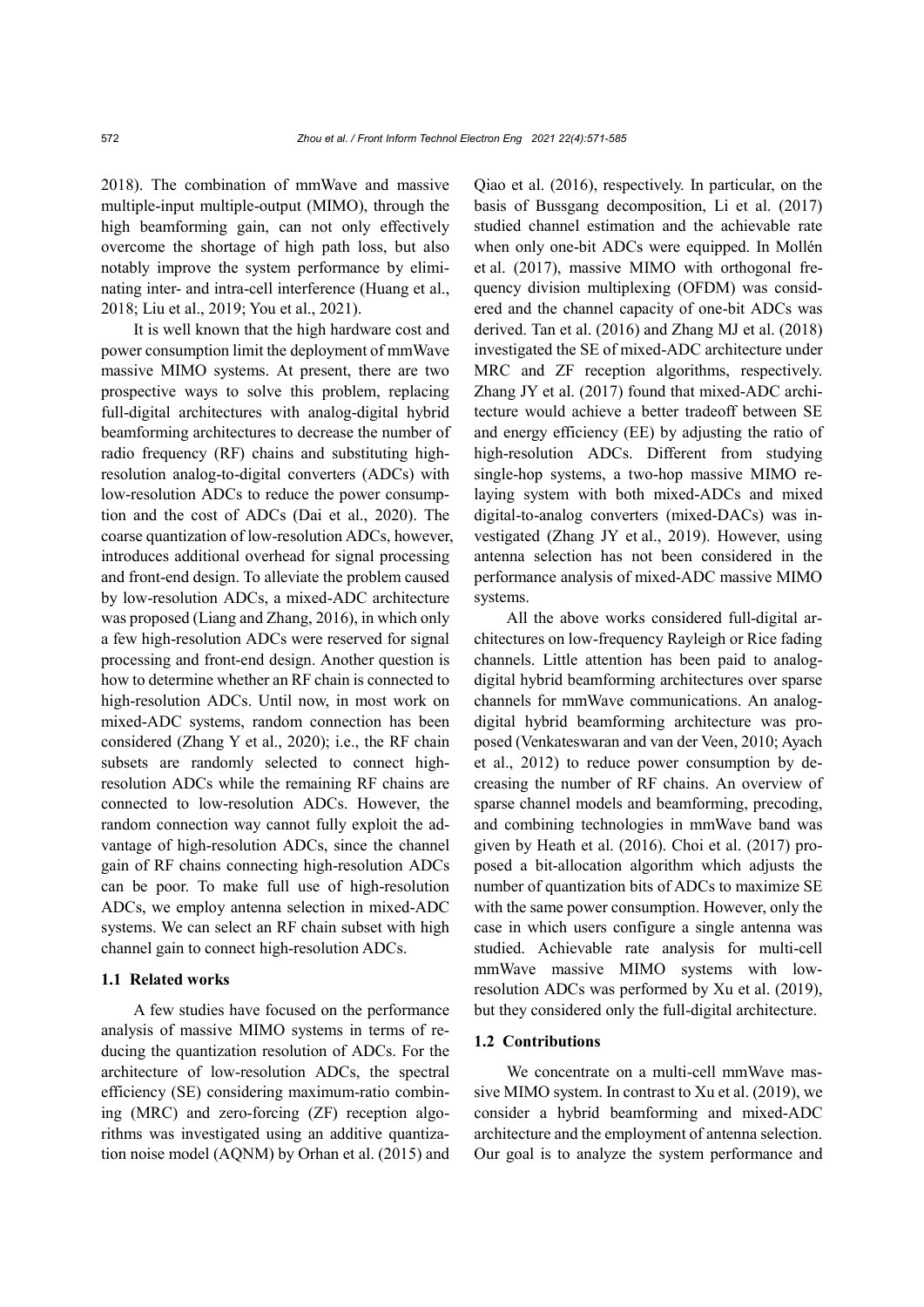investigate the corresponding power allocation scheme. The main contributions are summarized as follows:

1. We derive the exact and approximate closedform expressions of the uplink achievable rate for a mixed-ADC multi-cell mmWave massive MIMO system with antenna selection. The impacts on the achievable rate of user transmit power, number of RF chains at a base station (BS), ratio of high-resolution ADCs, number of propagation paths, and number of quantization bits are analyzed. The asymptotic analysis shows that the user transmit power can be scaled down inversely proportional to the number of antennas at the BS to maintain a desirable rate.

2. We propose a power allocation scheme to improve the sum achievable rate. The power allocation problem is a general non-convex complementary geometric program (CGP) problem, which can be solved by solving a sequence of geometric program (GP) problems. Compared with uniform allocation, the proposed scheme can significantly increase the sum achievable rate.

3. We study the EE of the system and gain insights into the changes of EE from quantization precision and the ratio of high-resolution ADCs. To maximize EE and achieve the best tradeoff between the achievable rate and power consumption, the optimal number of quantization bits is derived through numerical computation.

Notations used in this paper are as follows: *H*\* ,  $H<sup>T</sup>$ , and  $H<sup>H</sup>$  represent the complex conjugate, transpose, and Hermitian transpose operations of *H*, respectively.  $h_i$  is the *i*<sup>th</sup> column of *H*. diag(*H*) is a diagonal matrix composed of diagonal elements of *H*.  $I_N$  represents an *N*-dimensional identity matrix.  $||h||$ stands for the 2-norm of vector  $h$ .  $|\cdot|$  is the operation of modulus.  $H \in \mathbb{C}^{N \times M}$  indicates that *H* is an  $N \times M$ complex matrix.  $h \sim CN(a, B)$  indicates that *h* is a complex Gaussian vector with mean *a* and covariance matrix  $\mathbf{B}$ .  $\mathbb{E}\{\cdot\}$  denotes the expectation operator.

# **2 System model**

We consider a massive MIMO uplink network with multiple cells, where each cell has one BS with  $N_r$  antennas serving  $N_u$  users ( $N_r$ > $N_u$ ). A user has  $N_t$ antennas driven by a single RF chain and a BS has *N*RF RF chains with a mixed-ADC architecture, among which  $N_{\text{RF0}}$  RF chains are connected to highresolution ADCs and *N*RF1=*N*RF−*N*RF0 RF chains are connected to low-resolution ADCs, as shown in Fig. 1. Unlike previous systems, we add an antenna selection module to select *N*<sub>RF0</sub> RF chains with high channel gain at the BS. We define  $\gamma \triangleq N_{\text{RF}0} / N_{\text{RF}} (0 \le \gamma \le 1)$  as the proportion of high-resolution ADCs in the hybrid ADC architecture.



**Fig. 1 Hybrid beamforming architecture of the mixed-ADC multi-cell mmWave massive MIMO system with antenna selection**

ADC: analog-to-digital converter; DAC: digital-to-analog converter; mmWave: millimeter-wave; MIMO: multiple-input multiple-output; RF: radio frequency; LNA: low noise amplifier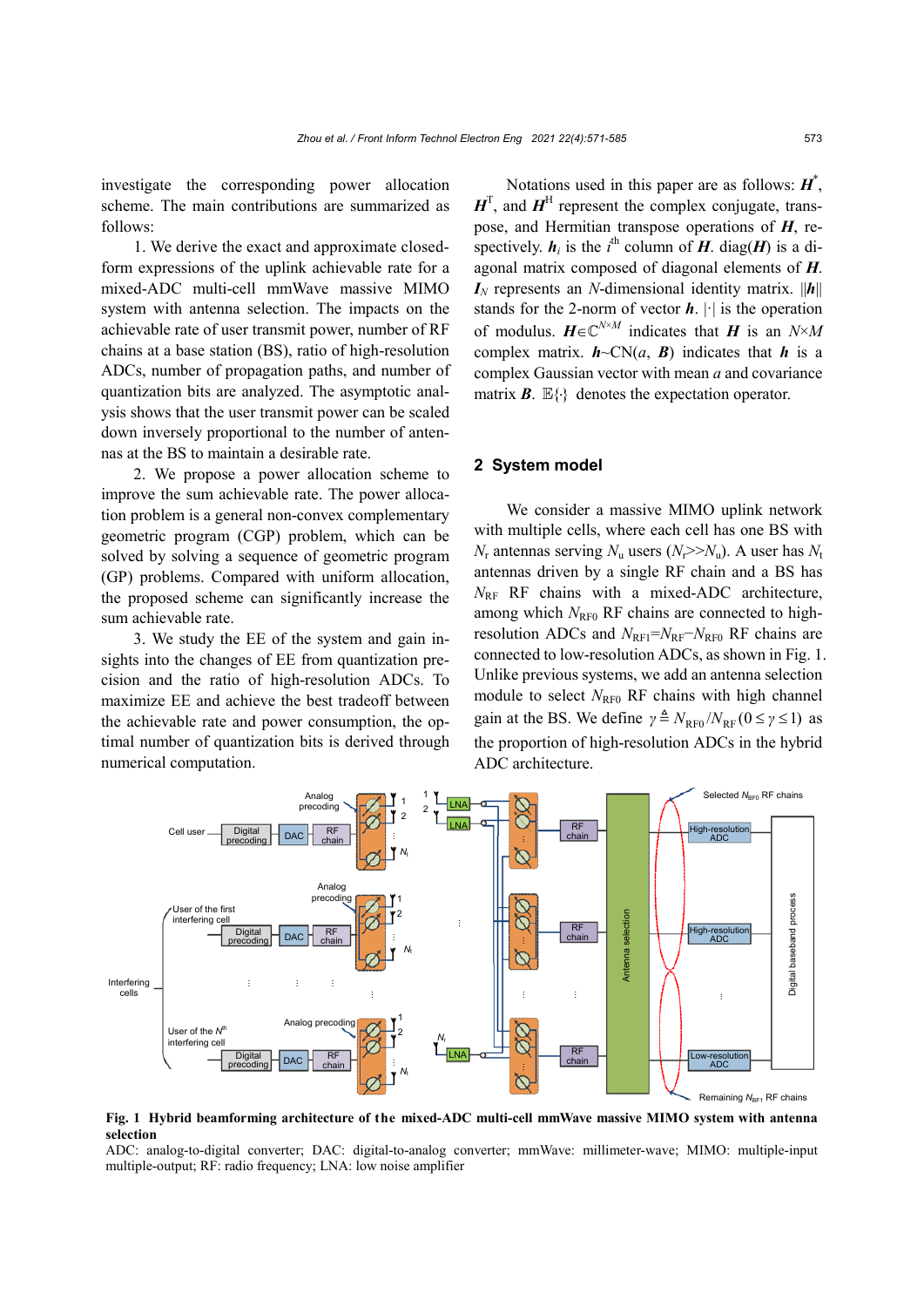#### **2.1 Signal and channel model**

Assume that all *N*<sup>u</sup> users of each cell simultaneously transmit mutually independent data symbols to the BS of their respective cells. Due to inter-cell interference, the signal received by the BS is

$$
\mathbf{y} = \sqrt{\rho} \sum_{k=1}^{N_{\rm u}} \mathbf{p}_k x_k + \sqrt{\rho} \sum_{n=1}^{N} \sum_{k=1}^{N_{\rm u}} \mathbf{p}_{n,k} x_{n,k} + z, \quad (1)
$$

where  $\rho$  is the user transmit power, N the number of interfering cells, and  $x_k$   $\sim$   $CN(0, 1)$  the signal transmitted by the  $k^{\text{th}}$  user.  $p_k = Q_k F_k \in \mathbb{C}^{N_r \times 1}$  is the channel vector of the  $k^{\text{th}}$  user.  $\mathbf{Q}_k \in \mathbb{C}^{N_r \times N_t}$  and  $F_k \in \mathbb{C}^{N_t \times 1}$  are the channel matrix and analog precoding vector, respectively.  $z \sim \text{CN}(0, I_{N_c})$  is the additive white Gaussian noise (AWGN) vector.

Note that the channel state information (CSI) of each RF chain can be acquired in a round-robin fashion (i.e., only high-resolution ADCs are involved in the channel estimation phase) (Zhang JY et al., 2017). Consequently, the quantization imperfections disappear. Moreover, assume that the channel estimation error is quite small and that the obtained CSI is perfect (Rahimian et al., 2020). Thus, all users'  $p_k$ are perfectly known by the BS.

In mmWave band,  $\boldsymbol{O}_k$  can be expressed as

$$
\boldsymbol{Q}_{k} = \sqrt{\beta_{k}} \sum_{l=1}^{L_{k}} g_{k,l} \boldsymbol{\alpha}_{r}(\theta_{k,l}) \boldsymbol{\alpha}_{t}^{\mathrm{H}}(\varphi_{k,l}) \in \mathbb{C}^{N_{r} \times N_{t}}, \quad (2)
$$

where  $\beta_k$  is the large-scale fading gain,  $L_k \sim \max{\text{Poisson}(\lambda_p), 1}$  (Akdeniz et al., 2014) is the number of propagation paths, and  $g_{k}$ *<sub>C</sub>* $\text{CN}(0, 1)$  is the small-scale fading gain. Assume that the small-scale fading gain of each propagation path is independent and identically distributed (i.i.d.) (Zhou et al., 2018, 2020a, 2020b).  $\boldsymbol{\alpha}_{r}(\theta_{k,l}) \in \mathbb{C}^{N_r \times 1}$  and  $\boldsymbol{\alpha}_{t}(\varphi_{k,l}) \in \mathbb{C}^{N_t \times 1}$ are the antenna array responses of the BS and user, respectively.

Assume that the antenna is a uniform linear array (ULA), i.e.,

$$
\boldsymbol{\alpha}_{\mathrm{r}}(\theta) = \frac{1}{\sqrt{N_{\mathrm{r}}}} \left[ e^{-j2\pi\theta}, e^{-j4\pi\theta}, \cdots, e^{-j2\pi(N_{\mathrm{r}}-1)\theta} \right]^{\mathrm{T}},
$$

$$
\boldsymbol{\alpha}_{t}(\varphi) = \frac{1}{\sqrt{N_{t}}} \left[ e^{-j2\pi\phi}, e^{-j4\pi\phi}, \cdots, e^{-j2\pi(N_{t}-1)\phi} \right]^{T},
$$

where  $\mathcal{F} = d \sin(\theta)/\lambda$  and  $\phi = d \sin(\phi)/\lambda$  (where *d* is the spacing between the antennas and *λ* represents the wavelength).

With Eq. (2), the channel vector  $p_k$  in Eq. (1) can be modeled as

$$
\boldsymbol{p}_k = \sqrt{\beta_k} \sum_{l=1}^{L_k} \mathcal{g}_{k,l} c_{k,l} \boldsymbol{\alpha}_r(\theta_{k,l}),
$$
(3)

where  $c_{k,l} = \boldsymbol{\alpha}_r^H(\varphi_{k,l}) \boldsymbol{F}_k$  is the beamforming gain.

Consider that  $\theta$  refers to the uniformly spaced spatial angle, i.e.,  $\theta_i = d \sin(\theta_i)/\lambda = (i-1)/N_r$ ,  $i=1, 2, ...,$ *N*<sub>r</sub>. Matrix  $\mathbf{E} = \left[ \mathbf{\alpha}_r(\theta_1), \mathbf{\alpha}_r(\theta_2), \dots, \mathbf{\alpha}_r(\theta_N) \right]$  defined by  $\theta$  is a unitary DFT matrix,  $\boldsymbol{E} \boldsymbol{E}^{\text{H}} = \boldsymbol{E}^{\text{H}} \boldsymbol{E} = \boldsymbol{I}$ . Channel vector  $p_k$  in Eq. (3) can be modeled as

$$
\boldsymbol{p}_k = \sum_{i=1}^{N_r} h_{k,i} \boldsymbol{\alpha}_r(\theta_i) = \boldsymbol{E} \tilde{\boldsymbol{h}}_k, \tag{4}
$$

where  $\tilde{\boldsymbol{h}}_k \in \mathbb{C}^{N_r \times 1}$  is the beamspace channel vector with non-zero elements. Each non-zero element *Lk* consists of a large-scale fading gain *βk*, a small-scale fading gain  $g_{k,l}$ , and a beamforming gain  $c_{k,l}$ .

So, the signal received by the BS in Eq. (1) can be expressed as

$$
y = \sqrt{\rho} \tilde{H}x + \sqrt{\rho} \sum_{n=1}^{N} \tilde{H}_n x_n + z, \qquad (5)
$$

where  $\tilde{H} = E\left[\tilde{h}_1, \tilde{h}_2, \dots, \tilde{h}_{N_u}\right] \in \mathbb{C}^{N_r \times N_u}$  and

 $x \in \mathbb{C}^{N_u \times 1}$  are the channel and signal of all users in a cell, respectively.

Assume that the analog receive beamforming matrix in Fig. 1 is a sub-matrix of *E*, i.e.,  $W_{RF} = E_{RF} \in \mathbb{C}^{N_r \times N_{RF}}$ , and further assume that  $E_{RF}$ contains all the user transmission paths (Heath et al., 2016). Then the signal processed by the receive beamforming matrix is

$$
\tilde{\mathbf{y}} = \sqrt{\rho} \mathbf{W}_{\text{RF}}^{\text{H}} \tilde{\mathbf{H}} \mathbf{x} + \sqrt{\rho} \sum_{n=1}^{N} \mathbf{W}_{\text{RF}}^{\text{H}} \tilde{\mathbf{H}}_{n} \mathbf{x}_{n} + \mathbf{W}_{\text{RF}}^{\text{H}} \mathbf{z}
$$
\n
$$
= \sqrt{\rho} \mathbf{H} \mathbf{x} + \sqrt{\rho} \sum_{n=1}^{N} \mathbf{H}_{n} \mathbf{x}_{n} + \mathbf{n},
$$
\n(6)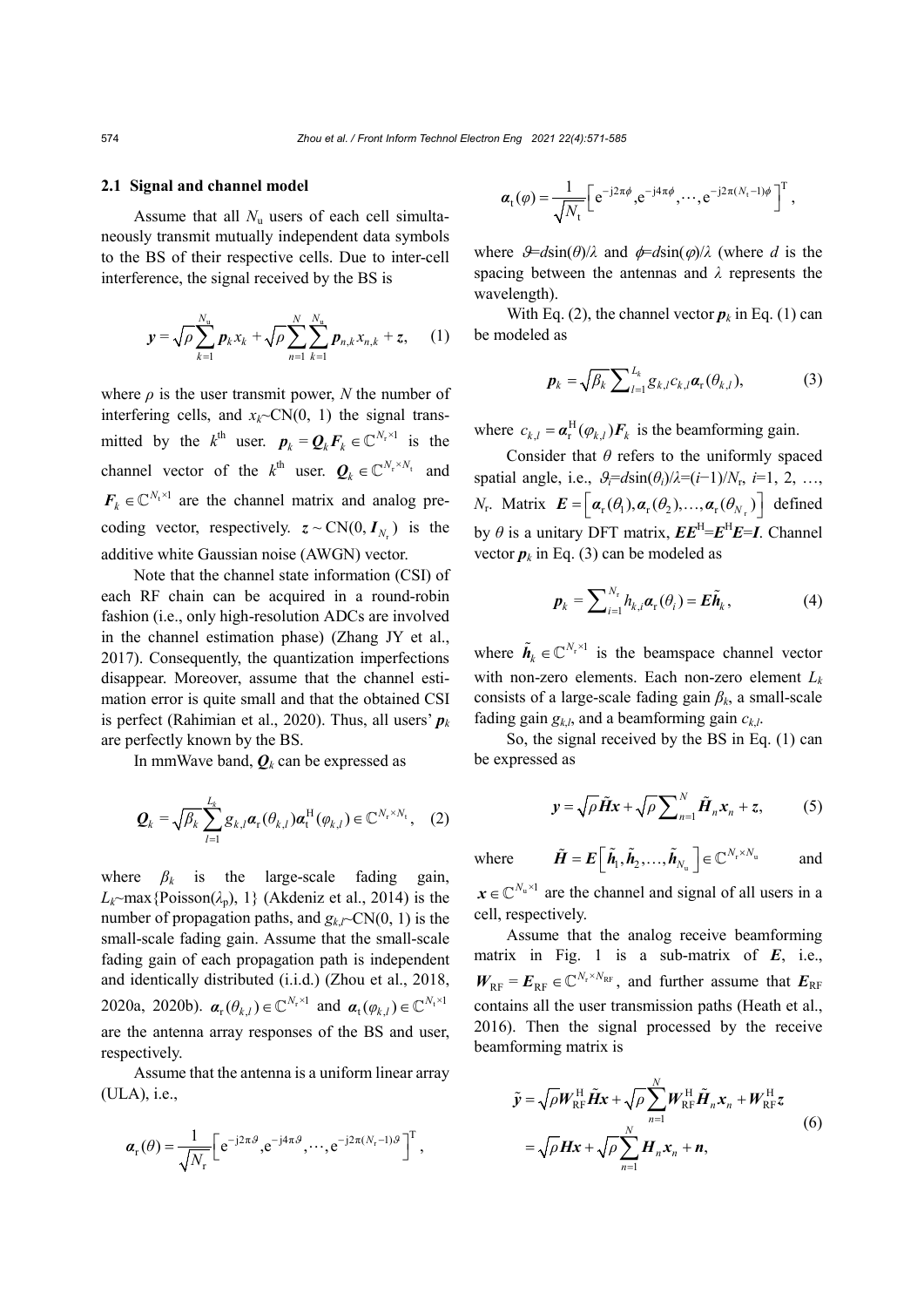where  $\mathbf{H} = [\mathbf{h}_1, \mathbf{h}_2, \cdots, \mathbf{h}_{N_u}] \in \mathbb{C}^{N_{RF} \times N_u}$  is a sub-matrix of  $\left[\tilde{h}_1, \tilde{h}_2, \ldots, \tilde{h}_{N_n}\right]$  and contains all the user transmission paths.  $\mathbf{n} = \mathbf{W}_{RF}^{H} \mathbf{z} \sim \text{CN}(0, \mathbf{I}_{N_{r}})$ , because  $\mathbf{W}_{RF}$ is a unitary matrix.

Compared to the random connection method, we employ antenna selection to decide whether to connect an RF chain to high-resolution ADCs. We first use antenna selection algorithms to select  $N_{\text{RFO}}$  RF chains with high channel gain, and then connect the selected  $N_{\text{RF0}}$  RF chains to high-resolution ADCs and the remaining  $N_{\text{RF1}}$  RF chains to low-resolution ADCs.

Define  $H_0 \in \mathbb{C}^{N_{\text{RF0}} \times N_{\text{u}}}$  as the channel between all users with  $N_{\text{RF0}}$  RF chains selected by the antenna selection algorithms and  $H_1 \in \mathbb{C}^{N_{\text{RF1}} \times N_u}$  as the channel between all users with the remaining  $N_{\text{RF1}}$  RF chains. Therefore, the received signal in Eq. (6) can be expressed as

$$
\tilde{\mathbf{y}} = \begin{bmatrix} \tilde{\mathbf{y}}_0 \\ \tilde{\mathbf{y}}_1 \end{bmatrix} = \begin{bmatrix} \sqrt{\rho} \mathbf{H}_0 \mathbf{x} + \sqrt{\rho} \sum_{n=1}^N \mathbf{H}_{n,0} \mathbf{x}_n + \mathbf{n}_0 \\ \sqrt{\rho} \mathbf{H}_1 \mathbf{x} + \sqrt{\rho} \sum_{n=1}^N \mathbf{H}_{n,1} \mathbf{x}_n + \mathbf{n}_1 \end{bmatrix} . \tag{7}
$$

# **2.2 Quantization model for mixed-resolution ADCs**

Consider that all low-resolution ADCs have the same number of quantization bits and adopt AQNM to transform the nonlinear quantization process into a linear form. The signal after quantization is

$$
\mathbf{y}_{q} = \begin{bmatrix} \tilde{\mathbf{y}}_{0} \\ Q(\tilde{\mathbf{y}}_{1}) \end{bmatrix}
$$
\n
$$
= \begin{bmatrix} \sqrt{\rho} \mathbf{H}_{0} \mathbf{x} + \sqrt{\rho} \sum_{n=1}^{N} \mathbf{H}_{n,0} \mathbf{x}_{n} + \mathbf{n}_{0} \\ \alpha \sqrt{\rho} \mathbf{H}_{1} \mathbf{x} + \sqrt{\rho} \sum_{n=1}^{N} \mathbf{H}_{n,1} \mathbf{x}_{n} + \alpha \mathbf{n}_{1} + \mathbf{n}_{q} \end{bmatrix},
$$
\n(8)

where  $Q(\cdot)$  is the quantization function,  $\alpha=1-\delta$  is the quantization gain, and  $\delta$  is the distortion factor determined by the number of quantization bits *b*. The exact values of *δ* are listed in Table 1 when *b*≤5, and  $\delta \approx \sqrt{3\pi} 2^{-2b} / 2$  when *b*>5 (Zhang JY et al., 2019).  $n_q$ is the additive quantization noise, and the covariance matrix of  $n_{\rm q}$  is

$$
\boldsymbol{R}_{\boldsymbol{n}_{\mathrm{q}}} = \alpha (1 - \alpha) \mathrm{diag} \left( \rho \boldsymbol{\bar{H}}_1 \boldsymbol{R}_x \boldsymbol{\bar{H}}_1^{\mathrm{H}} + \boldsymbol{I}_{N_{\mathrm{RF1}}} \right), \qquad (9)
$$

where  $\vec{H}_1 = [\vec{H}_1, \vec{H}_{1,1}, \vec{H}_{2,1}, \dots, \vec{H}_{N,1}] \in \mathbb{C}^{N_{\text{RF1}} \times (N+1)N_v}$ is the channel between all users with  $N_{\text{RF1}}$  RF chains connected to low-resolution ADCs, and  $R_x$  is the covariance matrix of the transmitted signal. In this study, we assume  $x \sim CN(0, 1)$ . So,  $R_x = I$ . Eq. (9) can be expressed as

$$
\boldsymbol{R}_{n_{\mathrm{q}}} = \alpha (1 - \alpha) \mathrm{diag} \left( \rho \boldsymbol{\bar{H}}_1 \boldsymbol{\bar{H}}_1^{\mathrm{H}} + \boldsymbol{I}_{N_{\mathrm{RF1}}} \right). \qquad (10)
$$

**Table 1 Values of** *δ* **for different values of** *b*

| 0.3634 | 0.0095 |
|--------|--------|
| 0.1175 | 0.0025 |
| 0.0345 |        |

### **3 Uplink achievable rate**

In this section, we first derive the closed-form expression of the uplink achievable rate for the MRC receive algorithm, and then show that the performance loss caused by low-resolution ADCs can be compensated for by increasing the number of RF chains.

# **3.1 Exact achievable rate**

Let *A* be an  $N_{RF} \times N_u$  digital receive matrix in Fig. 1. Similar to *H*, we decompose *A* into  $A_0 \in \mathbb{C}^{N_{\mathrm{RF0}} \times N_{\mathrm{u}}}$  and  $A_1 \in \mathbb{C}^{N_{\mathrm{RF1}} \times N_{\mathrm{u}}}$ :

$$
A = \begin{bmatrix} A_0 \\ A_1 \end{bmatrix} . \tag{11}
$$

The quantized signal vector in Eq. (8) is processed as

$$
\mathbf{r} = A^{H} \mathbf{y}_{q} = \sqrt{\rho} A_{0}^{H} \mathbf{H}_{0} \mathbf{x} + \sqrt{\rho} \sum_{n=1}^{N} A_{0}^{H} \mathbf{H}_{n,0} \mathbf{x}_{n} + A_{0}^{H} \mathbf{n}_{0} + \alpha \sqrt{\rho} A_{1}^{H} \mathbf{H}_{1} \mathbf{x} + \alpha \sqrt{\rho} \sum_{n=1}^{N} A_{1}^{H} \mathbf{H}_{n,1} \mathbf{x}_{n}
$$
 (12)  
+ $\alpha A_{1}^{H} \mathbf{n}_{1} + A_{1}^{H} \mathbf{n}_{q}.$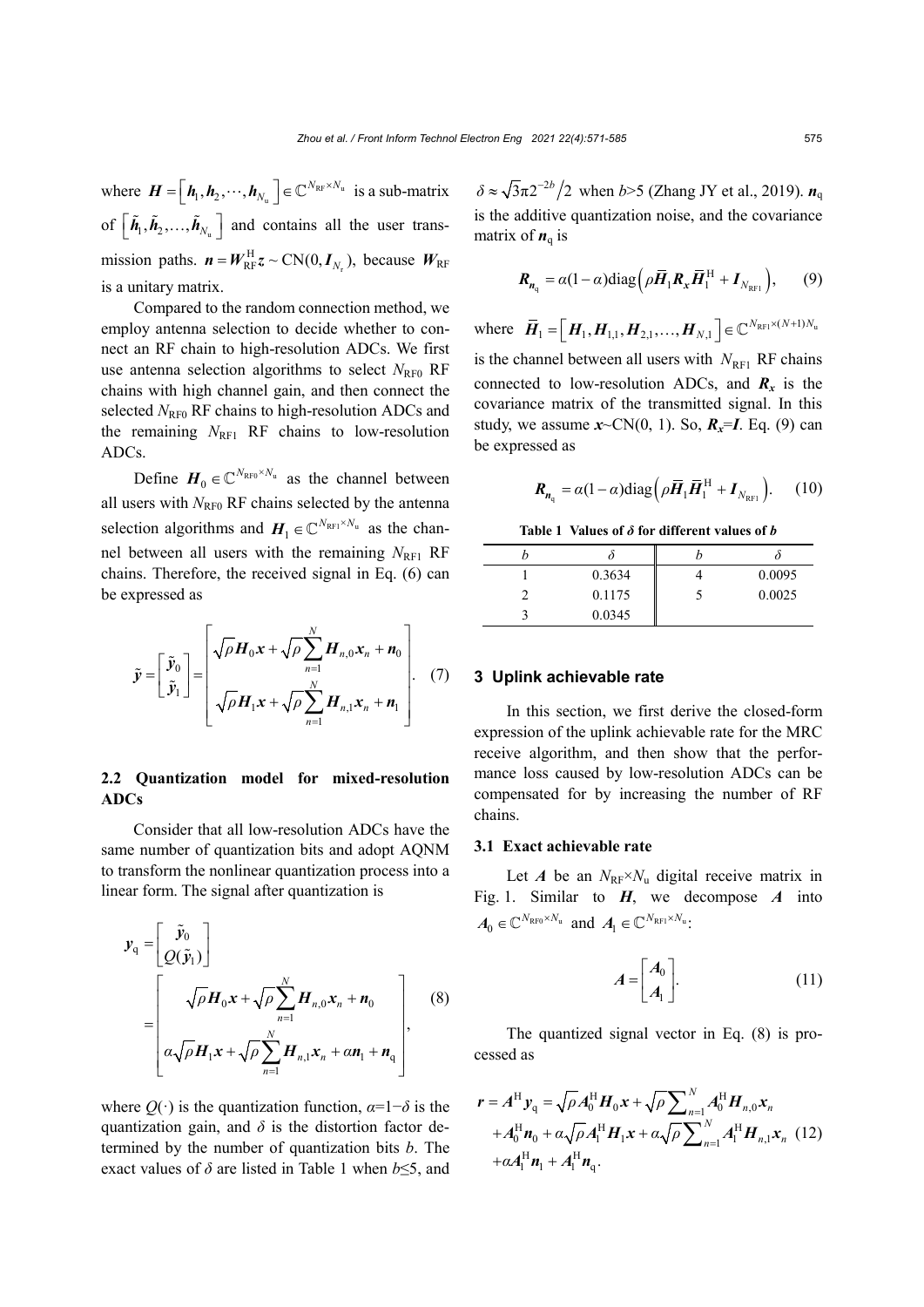The received signal of the  $k^{\text{th}}$  user can be expressed as

$$
\mathbf{r}_{k} = \sqrt{\rho} \mathbf{a}_{k,0}^{\mathrm{H}} \mathbf{h}_{k,0} x_{k} + \alpha \sqrt{\rho} \mathbf{a}_{k,1}^{\mathrm{H}} \mathbf{h}_{k,1} x_{k} + \sqrt{\rho} \sum_{j=1, j \neq k}^{N_{\mathrm{u}}} \mathbf{a}_{k,0}^{\mathrm{H}} \mathbf{h}_{j,0} x_{j}
$$
  
+  $\sqrt{\rho} \sum_{n=1}^{N} \sum_{j=1}^{N_{\mathrm{u}}} \mathbf{a}_{k,0}^{\mathrm{H}} \mathbf{h}_{n,j,0} x_{n,j} + \alpha \sqrt{\rho} \sum_{j=1, j \neq k}^{N_{\mathrm{u}}} \mathbf{a}_{k,1}^{\mathrm{H}} \mathbf{h}_{j,1} x_{j}$   
+  $\alpha \sqrt{\rho} \sum_{n=1}^{N} \sum_{j=1}^{N_{\mathrm{u}}} \mathbf{a}_{k,1}^{\mathrm{H}} \mathbf{h}_{n,j,1} x_{n,j} + \mathbf{a}_{k,0}^{\mathrm{H}} \mathbf{n}_{0} + \alpha \mathbf{a}_{k,1}^{\mathrm{H}} \mathbf{n} + \mathbf{a}_{k,1}^{\mathrm{H}} \mathbf{n}_{q},$  (13)

where  $a_{k,0}$  is the  $k^{\text{th}}$  column of  $A_0$  and  $a_{k,1}$  is the  $k^{\text{th}}$ column of  $A_1$ . The achievable rate of the  $k^{\text{th}}$  user is

$$
R_k = \mathbb{E}\left\{\log_2\left(1 + \frac{D_k}{J_k}\right)\right\},\tag{14}
$$

where

$$
D_{k} = \rho \bigg( \left| \boldsymbol{a}_{k,0}^{\mathrm{H}} \boldsymbol{h}_{k,0} \right|^{2} + \alpha^{2} \left| \boldsymbol{a}_{k,1}^{\mathrm{H}} \boldsymbol{h}_{k,1} \right|^{2} + 2 \alpha \boldsymbol{a}_{k,0}^{\mathrm{H}} \boldsymbol{h}_{k,0} \boldsymbol{h}_{k,1}^{\mathrm{H}} \boldsymbol{a}_{k,1} \bigg)
$$
\n(15)

is the desired signal power and

$$
J_{k} = \rho \sum_{j=1, j \neq k}^{N_{\rm u}} \left| \mathbf{a}_{k,0}^{\rm H} \mathbf{h}_{j,0} \right|^{2} + \alpha^{2} \rho \sum_{j=1, j \neq k}^{N_{\rm u}} \left| \mathbf{a}_{k,1}^{\rm H} \mathbf{h}_{j,1} \right|^{2}
$$
  
+  $\rho \sum_{n=1}^{N} \sum_{j=1}^{N_{\rm u}} \left| \mathbf{a}_{k,0}^{\rm H} \mathbf{h}_{n,j,0} \right|^{2} + \alpha^{2} \rho \sum_{n=1}^{N} \sum_{j=1}^{N_{\rm u}} \left| \mathbf{a}_{k,1}^{\rm H} \mathbf{h}_{n,j,1} \right|^{2} (16)+  $\left| \mathbf{a}_{k,0} \right|^{2} + \alpha^{2} \left| \mathbf{a}_{k,1} \right|^{2} + \mathbf{a}_{k,1}^{\rm H} \mathbf{R}_{n_{\rm q}} \mathbf{a}_{k,1}$$ 

is the interference-plus-noise power.

Then we will derive the closed-form expression of the uplink achievable rate for the  $k^{\text{th}}$  user in Eq. (13).

**Theorem 1** For mixed-ADC multi-cell mmWave massive MIMO systems and using the MRC receive algorithms with prefect CSI at the BS, the closed-form expression of the  $k^{\text{th}}$  user achievable rate is given as

$$
R_k = \log_2 \left( 1 + \frac{M_k}{N_k + O_k + P_k + S_k} \right), \quad (17)
$$

where

$$
M_{k} = \rho \beta_{k} \left( \lambda_{p} + e^{-\lambda_{p}} \right) \left[ \left| c_{k,0} \right|^{4} \gamma + \alpha^{2} \left| c_{k,1} \right|^{4} (1 - \gamma) \right]
$$
  
+2\alpha \rho \beta\_{k} \left( \lambda\_{p}^{2} + \lambda\_{p} + e^{-\lambda\_{p}} \right) \left| c\_{k,0} \right|^{2} \left| c\_{k,1} \right|^{2} \gamma (1 - \gamma)   
+ \rho \beta\_{k} \left( \lambda\_{p}^{2} + \lambda\_{p} + e^{-\lambda\_{p}} \right) \left[ \left( \left| c\_{k,0} \right|^{2} \right)^{2} \gamma^{2} + \alpha^{2} \left( \left| c\_{k,1} \right|^{2} \right)^{2} (1 - \gamma)^{2} \right],  

$$
N_{k} = \rho \left( \lambda_{p} + e^{-\lambda_{p}} \right)^{2}
$$
  

$$
\cdot \sum_{j=1, j \neq k}^{N_{u}} \beta_{j} \frac{\left| c_{k,0} \right|^{2} \left| c_{j,0} \right|^{2} \gamma + \alpha \left| c_{k,1} \right|^{2} \left| c_{j,1} \right|^{2} (1 - \gamma)}{N_{RF}},
$$
  

$$
O_{k} = \rho \left( \lambda_{p} + e^{-\lambda_{p}} \right)^{2}
$$

$$
\cdot \sum_{n=1}^{N} \sum_{j=1}^{N_{\rm u}} \beta_{n,j} \frac{\left|c_{k,0}\right|^2 \left|c_{n,j,0}\right|^2 \gamma + \alpha \left|c_{k,1}\right|^2 \left|c_{n,j,1}\right|^2 (1-\gamma)}{N_{\rm RF}},\tag{20}
$$

$$
P_{k} = \left(\lambda_{p} + e^{-\lambda_{p}}\right) \left[ \left|c_{k,0}\right|^{2} \gamma + \alpha \left|c_{k,1}\right|^{2} (1 - \gamma)\right],
$$
 (21)

$$
S_k = 2\alpha (1 - \alpha) \rho \beta_k \left(\lambda_p + e^{-\lambda_p}\right) \left|c_{k,1}\right|^4 (1 - \gamma), \qquad (22)
$$

where  $\left| c_{k,0} \right|^{\prime} = \sum_{l=1}^{L_0} \left| c_{k,l} \right|^{\prime} / L_0$  $i \nabla L_0$  |  $i$  $c_{k,0}$ <sup>*i*</sup> =  $\sum_{l=1}^{L_0} |c_{k,l}|^i / L_0$  and  $|c_{k,1}|^i =$  $C_{0+1}$ <sup>[ $\mathcal{L}_{k,l}$ </sup>]  $\mathcal{L}_{1}$  $L \tvert i$  $\sum_{l=L_0+1}^{L} |c_{k,l}|^l / L_1$  are the mean values of  $|c_{k,0}|^l$  and  $c_{k,1}$ <sup> $\left| \right|$ </sup>, respectively ( $L_0$  is the number of propagation paths in RF chains connected to high-resolution ADCs,  $L_1$  is the number of propagation paths in RF chains connected to low-resolution ADCs, and *i* is 2 or 4).

Proof is provided in the Appendix.

#### **3.2 Asymptotic achievable rate analysis**

From Theorem 1, we can obtain that the achievable rate of the  $k^{\text{th}}$  user is related to the transmit power *ρ*, number of propagation paths  $λ_p$ , beamforming gain  $c_{k,l}$ , number of RF chains  $N_{RF}$ , and number of ADC quantization bits *b*. To have a profound understanding of Theorem 1, we use Corollary 1 and provide a few remarks on the achievable rate as follows:

**Corollary 1** When the number of propagation paths *λ*<sup>p</sup> is large and users have only a single antenna,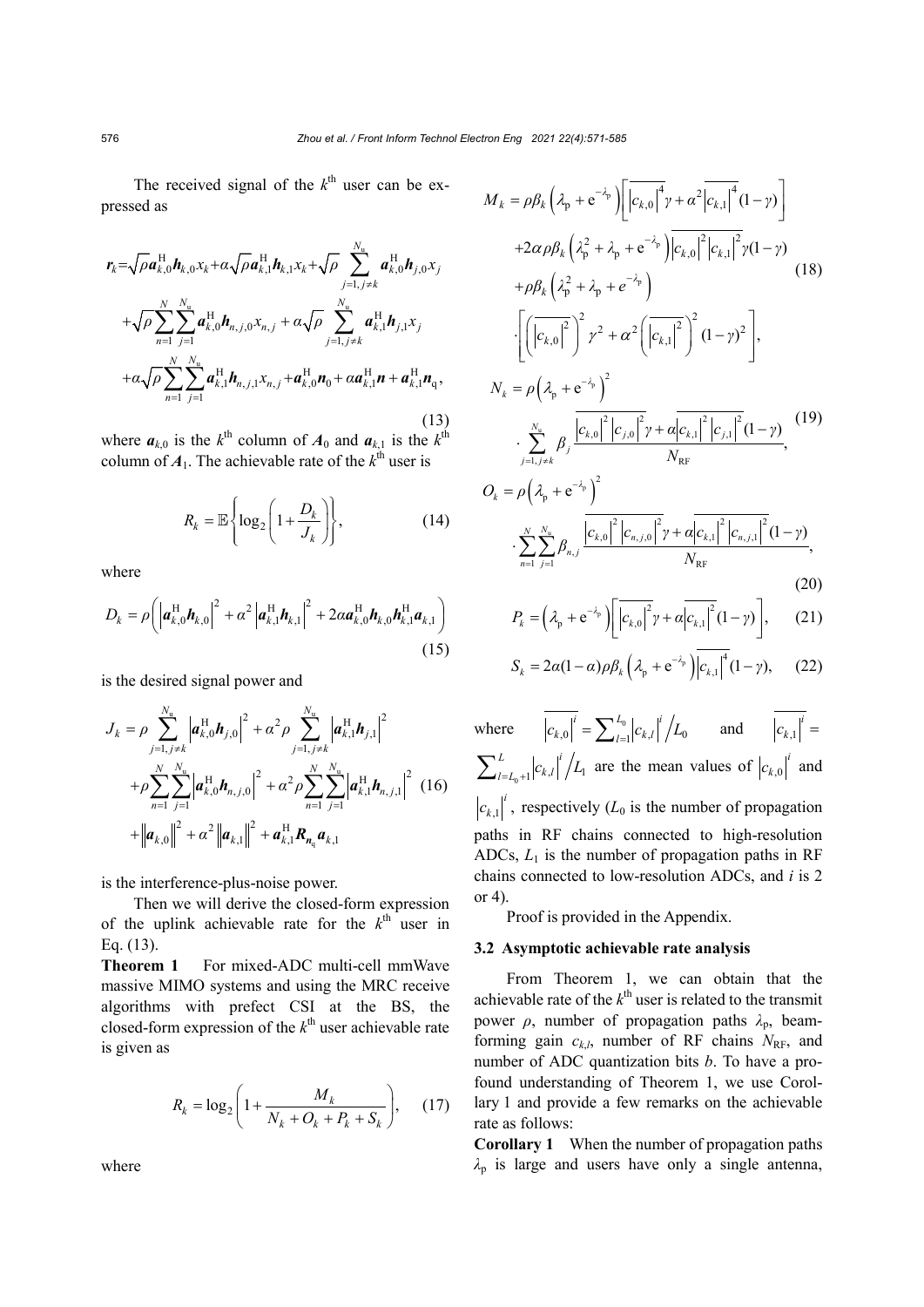Eq. (17) can be approximated as

2  $,1$ <sup> $\top$ </sup> $k$ , 2<sup> $\top$ </sup> $k$ , 3  $\vert k \approx \log_2 \left( 1 + \frac{I_k}{I + I_{k+1} - I_{k+1}} \right)$  $k, 1 + \mathbf{1}_{k,2} + \mathbf{1}_{k}$  $\tilde{R}_k \approx \log_2 \left(1 + \frac{T_s}{T_s}\right)$  $I_{k1} + I_{k2} + I$  $\begin{pmatrix} 1 & 1 \\ 1 & 1 \end{pmatrix}$  $\approx \log_2 |1 + \frac{1}{1+1}$  $\begin{pmatrix} I_{k,1} + I_{k,2} + I_{k,3} \end{pmatrix}$  $\tilde{R}_k \approx \log_2 |1 + \frac{I_k}{I} |,$  (23)

where

$$
T_{k} = \rho \beta_{k} \left\{ \left[ \gamma + \alpha^{2} (1 - \gamma) \right] + (\lambda_{p} + 1) \left[ \gamma + \alpha (1 - \gamma) \right]^{2} \right\}, (24)
$$

$$
I_{k,1} = \rho \lambda_{\rm p} \frac{\gamma + \alpha (1 - \gamma)}{N_{\rm RF}} \left( \sum_{j=1, j \neq k}^{N_{\rm u}} \beta_j + \sum_{n=1}^{N} \sum_{j=1}^{N_{\rm u}} \beta_{n,j} \right), (25)
$$

$$
I_{k,2} = \gamma + \alpha(1 - \gamma),\tag{26}
$$

$$
I_{k,3} = 2\alpha(1-\alpha)\rho\beta_k(1-\gamma). \tag{27}
$$

**Proof** When  $\lambda_p$  is large,  $\lambda_p + e^{-\lambda_p} \approx \lambda_p$ . When users have only a single antenna,  $c_{k}$ <sup> $=$ 1</sup>. Substituting  $\lambda_p + e^{-\lambda_p} \approx \lambda_p$  and  $c_{k,l} = 1$  into Eq. (17), we can obtain the result.

In Eq. (23), we can find that the performance loss caused by low-resolution ADCs can be compensated for by increasing the transmit power of users and the number of RF chains.

**Remark 1** With fixed  $N_{\text{BF}}$  and *b*, when  $\rho \rightarrow \infty$ , Eq. (23) increases to

$$
\tilde{R}_k \to \log_2 \left( 1 + \frac{T_k}{I_{k,1} + I_{k,3}} \right). \tag{28}
$$

It is clear in Eq. (28) that using more RF chains can improve the achievable rate by reducing interand intra-cell interference. When  $N_{\text{RF}} \rightarrow \infty$ , Eq. (28) increases to

$$
\tilde{R}_{k} \rightarrow \log_{2} \left( 1 + \frac{\gamma + \alpha^{2} (1 - \gamma)}{2\alpha (1 - \alpha)(1 - \gamma)} + \frac{(\lambda_{p} + 1) [\gamma + \alpha (1 - \gamma)]^{2}}{2\alpha (1 - \alpha)(1 - \gamma)} \right). \tag{29}
$$

Eq. (29) shows that increasing the transmit power and the number of RF chains to infinity will make the rate approach a constant related to the number of quantization bits. This indicates that the performance degradation by low-resolution ADCs to the achievable rate cannot be eliminated by increasing the user transmit power and the number of RF chains.

**Remark 2** With fixed  $N_{\text{BF}}$  and  $\rho$ , when  $b \rightarrow \infty$ , Eq. (23) converges to

$$
\tilde{R}_{k} \rightarrow \log_{2} \left( 1 + \frac{\rho \beta_{k} (\lambda_{p} + 2)}{\rho \lambda_{p} \frac{1}{N_{RF}} \left( \sum_{j=1, j \neq k}^{N_{u}} \beta_{j} + \sum_{n=1}^{N} \sum_{j=1}^{N_{u}} \beta_{n,j} \right) + 1} \right).
$$
\n(30)

Similar to Eq. (28), we can increase the number of RF chains to improve the achievable rate by reducing inter- and intra-cell interference. When  $N_{\text{RF}}\rightarrow\infty$ , the full-resolution achievable rate in Eq. (30) increases to

$$
\tilde{R}_k \to \log_2 \left[ 1 + \rho \beta_k (\lambda_p + 2) \right]. \tag{31}
$$

Eq. (31) shows that even an infinite number of antennas cannot make the full-resolution achievable rate increase to infinity with fixed  $\lambda_p$ . The reason is that increasing the number of antennas does not eliminate the interference of AWGN on the signal.

**Remark 3** With fixed *b* and  $\rho$ , without loss of generality, assume that  $N_{\text{RF}} = \mu N_r$  and  $\lambda_p = vN_r$ , where  $0 \leq \mu$ ,  $v$ I. Eq. (23) reduces to

$$
\hat{R}_k \approx \log_2 \left( 1 + \frac{U_k}{I_{k,4} + I_{k,5}} \right),
$$
\n(32)

where

$$
U_{k} = \rho \beta_{k} \{ [\gamma + \alpha^{2} (1 - \gamma)] + (\nu N_{r} + 1) [\gamma + \alpha (1 - \gamma)]^{2} \},
$$
\n(33)

$$
I_{k,4} = \rho[\gamma + \alpha(1-\gamma)]\frac{\nu}{\mu} \left( \sum_{j=1, j \neq k}^{N_{\rm u}} \beta_j + \sum_{n=1}^{N} \sum_{j=1}^{N_{\rm u}} \beta_{n,j} \right), (34)
$$

$$
I_{k,5} = [\gamma + \alpha(1-\gamma)] + 2\alpha(1-\alpha)\rho \beta_k(1-\gamma). \quad (35)
$$

Different from Eqs. (29) and (31), the achievable rate in Eq. (32) will increase indefinitely with the increase in the antenna number. This is because the number of propagation paths  $\lambda_p$  is not fixed as in Remarks 1 and 2.

**Remark 4** On the basis of Remark 3, we further assume that the transmit power is inversely proportional to the number of RF chains, i.e.,  $\rho = E_u / N_{RF}$ .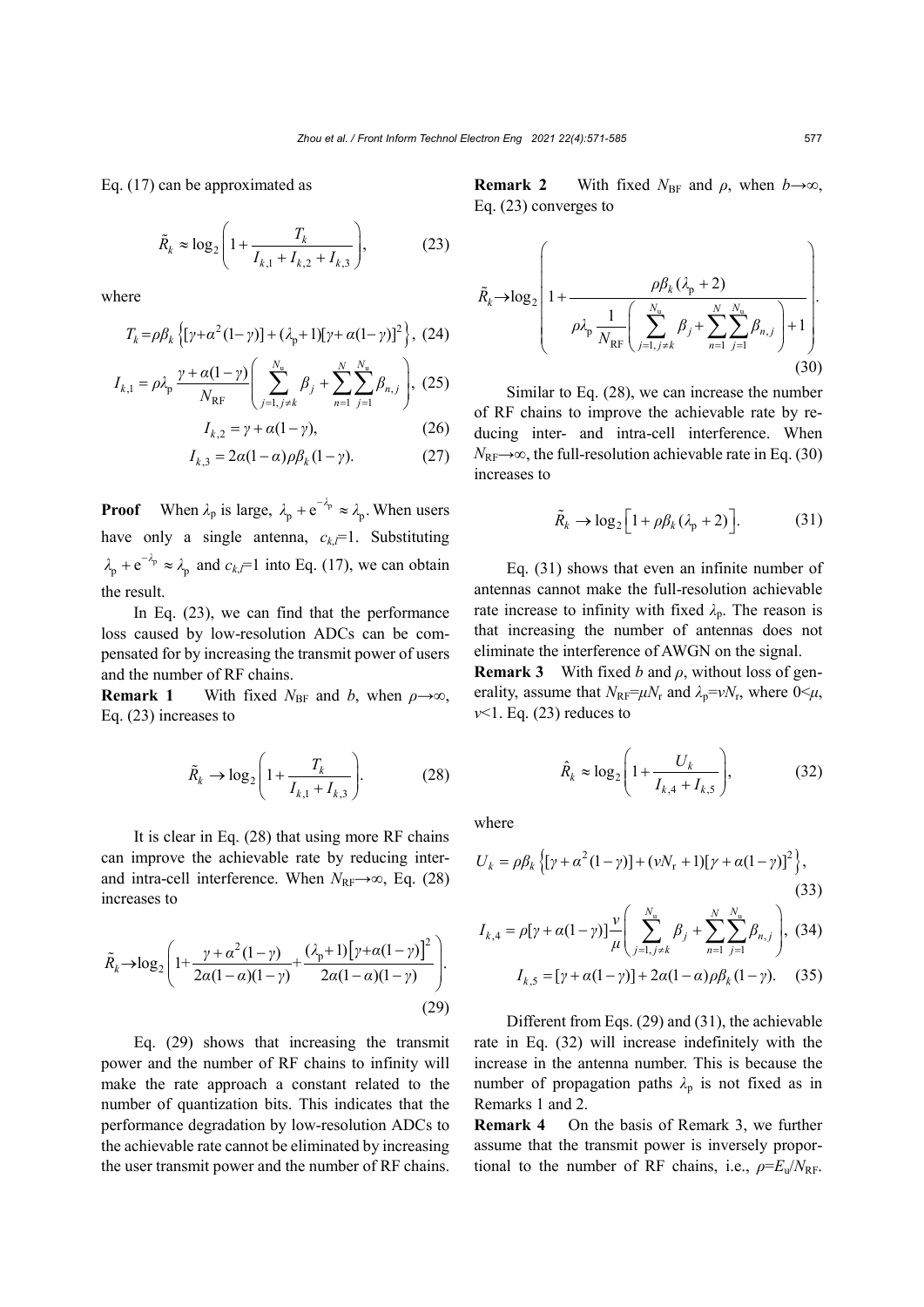When  $N_r \rightarrow \infty$ , Eq. (32) reduces to

$$
\hat{R}_{k} \to \log_2 \left( 1 + \frac{E_{\rm u} \beta_{k} v[\gamma + \alpha (1 - \gamma)]}{\mu} \right), \qquad (36)
$$

where  $E_u$  is a constant. Eq. (36) shows that we can scale down the average transmit power *ρ* proportional to 1/*N*<sup>r</sup> and maintain the same achievable rate. Meanwhile, the result is consistent with that in Remark 5 in Choi et al. (2017) when *γ*=0.

# **4 Power allocation**

As seen in Remark 1, we cannot enhance the achievable rate by simply increasing the transmit power. This is because boosting the transmit power will enhance both the desired and interfering signals. In this section, we study the optimal power allocation to maximize the sum rate of the mixed-ADC multicell mmWave massive MIMO system with a total power  $P<sub>T</sub>$ .

This optimization problem can be expressed as

$$
P_1: \max_{\rho, P_B} \sum_{k=1}^{N_u} R_k \text{ subject to } \sum_{k=1}^{N_u} \rho_k + P_B \le P_T, \quad (37)
$$
  

$$
\rho \ge 0, P_B \ge 0,
$$

where  $\boldsymbol{\rho} = [\rho_1, \rho_2, ..., \rho_{N_u}]^T$  is a transmit power vector, and  $P_{\rm B}$  is the power consumed by the BS which determines the ratio of high-resolution ADCs and the number of quantization bits.

According to Eq.  $(17)$ ,  $P_1$  can be reformulated as

$$
P_2: \min_{\rho, P_B} \prod_{k=1}^{N_u} (1 + \xi_k)^{-1} \text{ subject to } \sum_{k=1}^{N_u} \rho_k + P_B \le P_T,
$$
  

$$
\rho \ge 0, P_B \ge 0,
$$
 (38)

where  $\zeta_k = M_k/(N_k + O_k + P_k + S_k)$  is the signal-tointerference-plus-noise ratio (SINR) of the  $k^{\text{th}}$  user.  $P_2$ is a general non-convex CGP optimization problem. At present, we can obtain only its approximate solution by solving a sequence of GP problems. As for the GP problems, we use standard convex optimization tools to solve them. Algorithm 1 describes the specific steps to settle problem  $P_2$ .

# **Algorithm 1** Successive approximation algorithm for  $P_2$

(1) Initialization: Define tolerance *ε* and parameter *ω*. Set *j*=1 and the initial value  $\overline{\xi_k}$  according to SINR in Theorem 1, with  $\rho_k = P_T/(2N_u)$  and  $P_B = P_T/2$ .

(2) Iteration *j*: Compute  $v_k = \frac{\overline{\xi_k}}{f} \left( 1 + \xi_k \right)$ . Then solve the GP problem *P*3:

$$
P_3: \min_{\rho, P_B} \prod_{k=1}^{N_u} \xi_k^{-\nu_k} \text{ subject to } \omega^{-1} \tilde{\xi}_k \le \xi_k \le \omega \tilde{\xi}_k, \n\zeta_k \rho_k^{-1} \xi_k \le 1, \ k = 1, 2, ..., N_u, \n\sum_{k=1}^{N_u} \rho_k + P_B \le P_T, \ \rho \ge 0, P_B \ge 0.
$$
\n(39)

Denote the optimal solution by  $\xi_k^{(j)}$  for  $k=1, 2, ..., N_u$ . (3) Stopping criterion: If  $\max_k |\xi_k^{(j)} - \overline{\xi_k}| < \varepsilon$ , then stop; otherwise, go to step (4). (4) Updating the initial values: Set  $\overline{\xi_k} = \xi_k^{(j)}$  and  $j = j+1$ . Go to step (2).

# **5 Results and discussion**

Simulation results are given in this section to verify the correctness of the closed-form expression in Eq. (17) and analyze the benefits to the system performance of using antenna selection algorithms. Then, the benefit of the power allocation algorithm is illustrated. In addition, we explore EE to show that the mixed-ADC architecture can achieve a better tradeoff between SE and EE.

Unless otherwise specified, the following simulation parameters are assumed: The number of interfering cells is 6, and each cell has eight users who are randomly distributed at a distance of 30 to 200 m from the BS, i.e., 30≤*d*≤200, where *d* is the distance between the user and BS. The large-scale fading gain *β*=72+29.2log*d*+*ψ* (dB) (Abbas et al., 2017), where  $\psi$   $\sim$ CN(0, 8.7) is the shadow fading gain. Assume that the number of RF chains  $N_{\text{RF}}=0.5N_{\text{r}}$  and the number of propagation paths  $\lambda_p=0.1N_r$ .

# **5.1 Achievable rate**

To explore the performance improvement of applying antenna selection algorithms in mixedresolution ADC systems, the sum rate of a multi-cell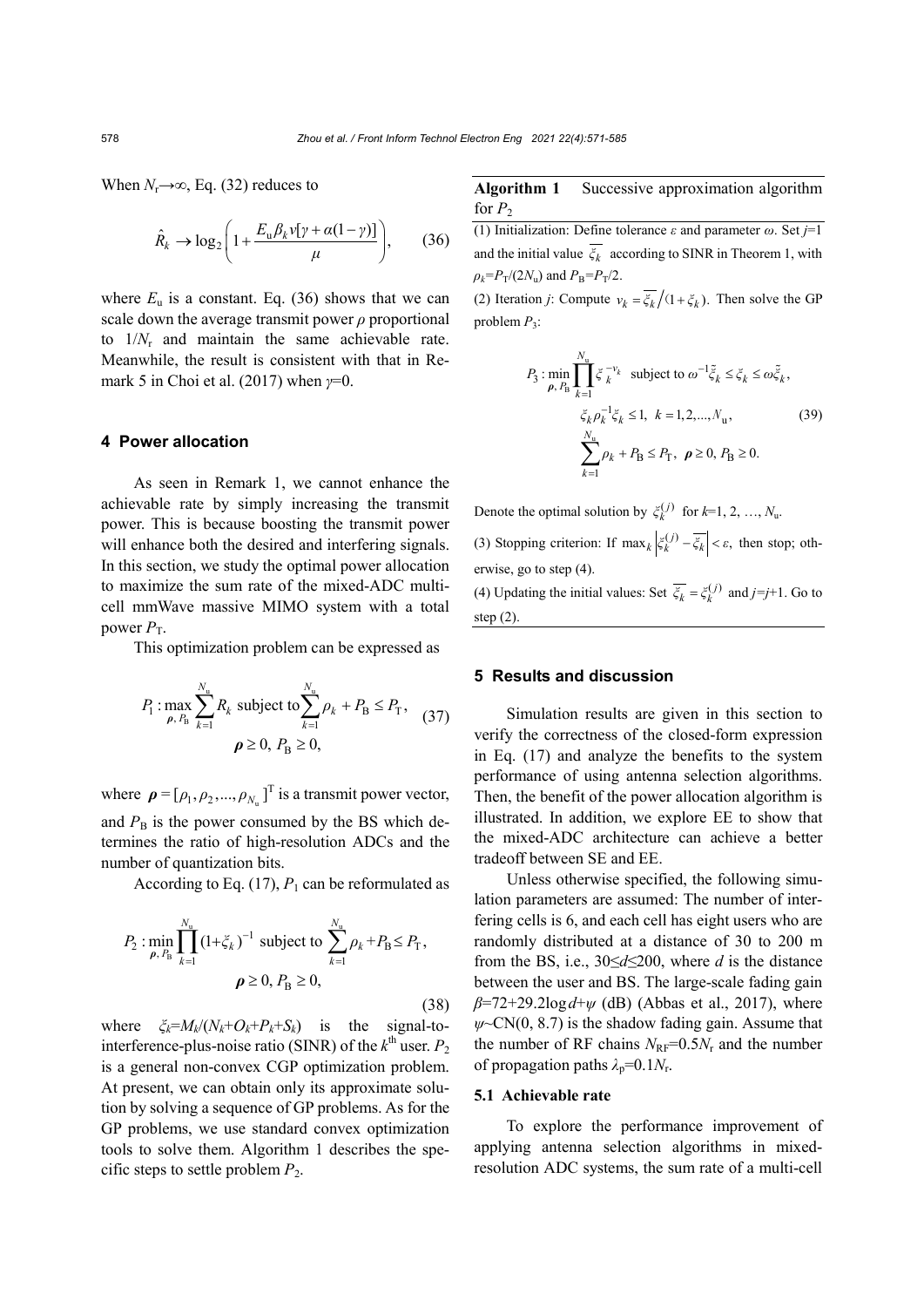mmWave massive MIMO system with the cases of antenna selection and random connection is depicted in Figs. 2–7. Note that antenna selection means that we select  $N_{\text{RF0}}$  antennas according to the antenna selection algorithm proposed in Choi et al. (2018) to connect high-resolution ADCs, whereas random connection means that the random antenna selection mode is employed.

Fig. 2 illustrates the simulation results in Eq. (14) and closed-form expression results in Eq. (17) over the number of antennas with high-resolution ADC ratio *γ*=0.1 and the number of quantization bits *b*=1, 2, ∞. We can see that the results in simulation and Theorem 1 are approximately equal and that the trend is consistent. This proves the correctness of the results we have obtained in Eq. (17).

Fig. 3 shows the sum rate over the transmit power *ρ* with high-resolution ADC ratio *γ*=0.5 and the



**Fig. 2 Uplink sum rate derived from the simulation and Theorem 1 against the number of antennas**  $N_r$  **for** *ρ***=30 dB,** *γ***=0.1, and** *b***=1, 2, ∞**

Sum rate (bit/(Hz·s))

Sum rate (bit/(Hz·s))

number of BS antennas  $N_r = 256$  for the number of quantization bits  $b=1$ , 2. We can see in Fig. 3 that applying the antenna selection algorithm significantly increases the sum rate in the considered system at any signal-to-noise ratio (SNR). When *b*=1, the system performance using the antenna selection algorithm increases by about 20%, while the improvement is only 5% when *b*=2. Therefore, the antenna selection algorithm improves the system performance more significantly when *b* is small. It can also be seen that the sum rate does not increase with transmit power to infinity but reaches a constant. This proves the correctness of Remark 1.

In Fig. 4, we investigate the uplink sum achievable rate over the number of antennas with the number of quantization bits *b*=1 for high-resolution ADC ratio *γ*=0.1, 0.5. Figs. 4a and 4b show fixed transmit power  $\rho = 30$  dB and the power scaling law of



**Fig. 3 Uplink sum rate of antenna selection and random connection against the transmit power**  $\rho$  for  $N_r=256$ , *γ***=0.5, and** *b***=1, 2**



**Fig. 4 Uplink sum rate of antenna selection and random connection against the number of BS antennas** *N***<sup>r</sup> for** *b***=1 and** *γ***=0.1, 0.5** with  $\rho$ =30 dB (a) and  $\rho$ = $E_u/N_{RF}$  with  $E_u$ =50 dB (b)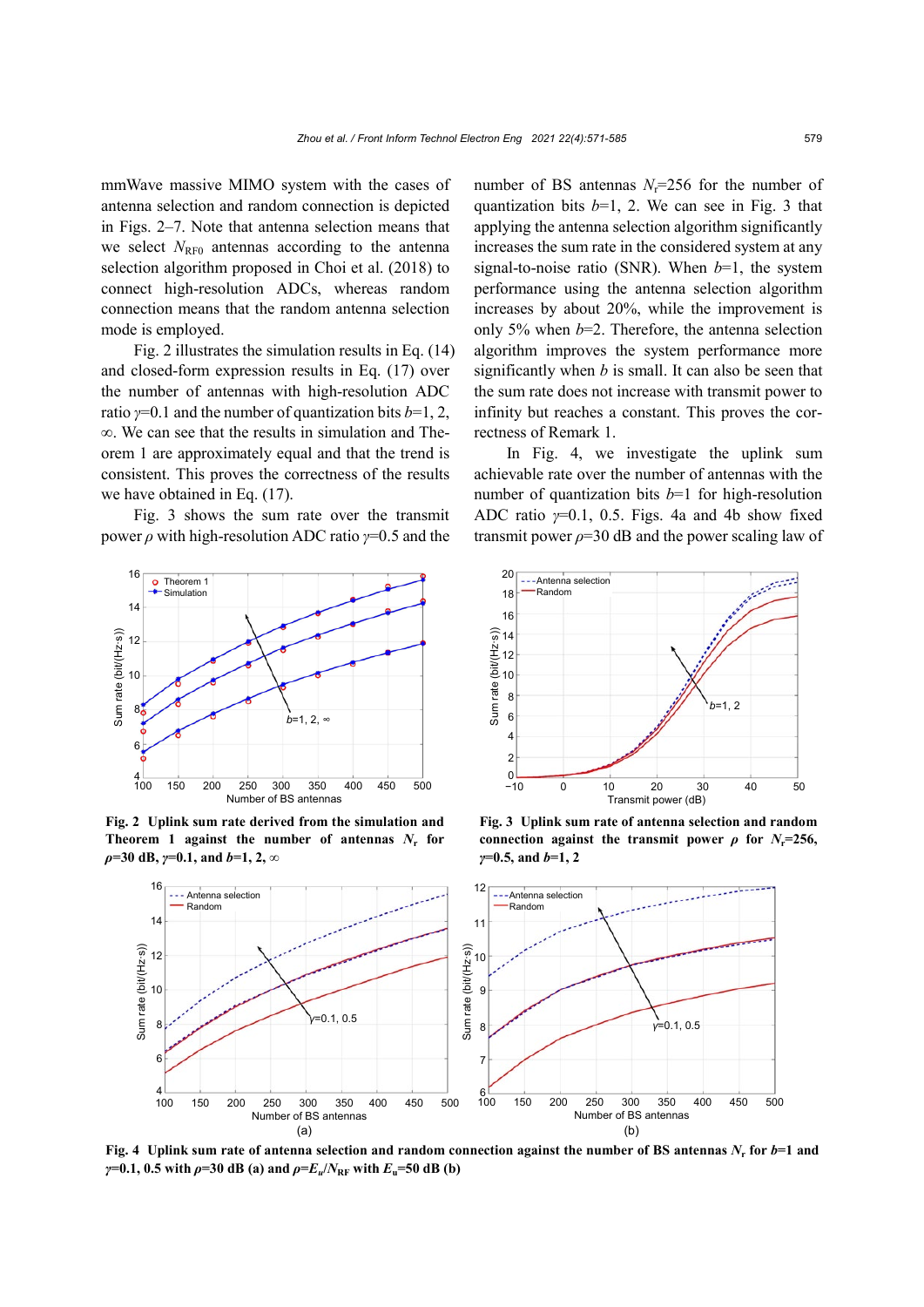$\rho = E_0/N_{\text{RF}}$  with  $E_0 = 50$  dB, respectively. It is observed that the sum rate at which the antenna selection algorithm is applied at  $\gamma$ =0.1 is approximately the same as the rate of random connection at *γ*=0.5. This shows that applying the antenna selection algorithm can greatly reduce the number of high-resolution ADCs to maintain a desirable rate. On the other hand, for  $\rho$ =30 dB, the sum rate increases to infinity when  $N_r \rightarrow \infty$  but for  $\rho = E_u/N_{RF}$ , the sum rate reaches a constant. This proves the correctness of Remarks 3 and 4.

Fig. 5 presents the sum rate over the highresolution ADC ratio *γ* with the number of antennas  $N_r$ =256 and transmit power  $\rho$ =30 dB for the number of quantization bits  $b=1, 2, \infty$ . The sum rate increases with the increase in the high-resolution ratio *γ*, and eventually increases to the rate of the full-resolution case, which is consistent with the actual situation. Compared to the approximate linear growth of random antenna selection, the antenna selection algorithm makes the sum rate increase faster with the increase of  $\gamma$ , and the rate at  $\gamma$ =0.7 is almost the same as the rate at full resolution. This indicates that we can make *γ*=0.7 to reduce the cost and power consumption of the system and apply the antenna selection algorithm to maintain the performance of the fullresolution system.

To explore the impact of analog-digital hybrid beamforming on system performance, Fig. 6 illustrates the sum rate over the ratio of the RF chain *μ* with the number of antennas  $N_r = 256$ , transmit power *ρ*=30 dB, and high-resolution ADC ratio *γ*=0.5 for the number of quantization bits *b*=1, 2. Under the case of random connection, the difference in the system performance caused by quantization bits does not change as the ratio of the RF chain increases. However, as for the case of antenna selection connection, this difference continues to decrease and can be ignored when  $\mu \geq 0.8$ . Therefore, when the ratio of the RF chain is large and antenna selection connection is applied, we can reduce the resolution of ADCs without causing loss to the achievable rate of the system.

#### **5.2 Power allocation**

We verify the promoting use of Algorithm 1 on the system sum rate in Fig. 7 with the total power  $P_T$ =40 dB. The uniform power allocation is the initialization in Algorithm 1, i.e.,  $\rho_k = P_T/(2N_u)$  and  $P_B = P_T/2$ . We can see that the power allocation algorithm clearly promotes the sum achievable rate compared with the uniform power allocation. For



**Fig. 5 Uplink sum rate of antenna selection and random connection against the high-resolution ADC ratio** *γ* **for**  *N*<sub>r</sub>=256,  $\rho$ =30 dB, and *b*=1, 2, ∞



**Fig. 6 Uplink sum rate of antenna selection and random connection against the ratio of the RF chain**  $\mu$  **for**  $\gamma=0.5$ **,** *ρ***=30 dB, and** *b***=1, 2**



**Fig. 7 Uplink sum rate of antenna selection and random**  connection against the number of antennas for  $P_T=40$  dB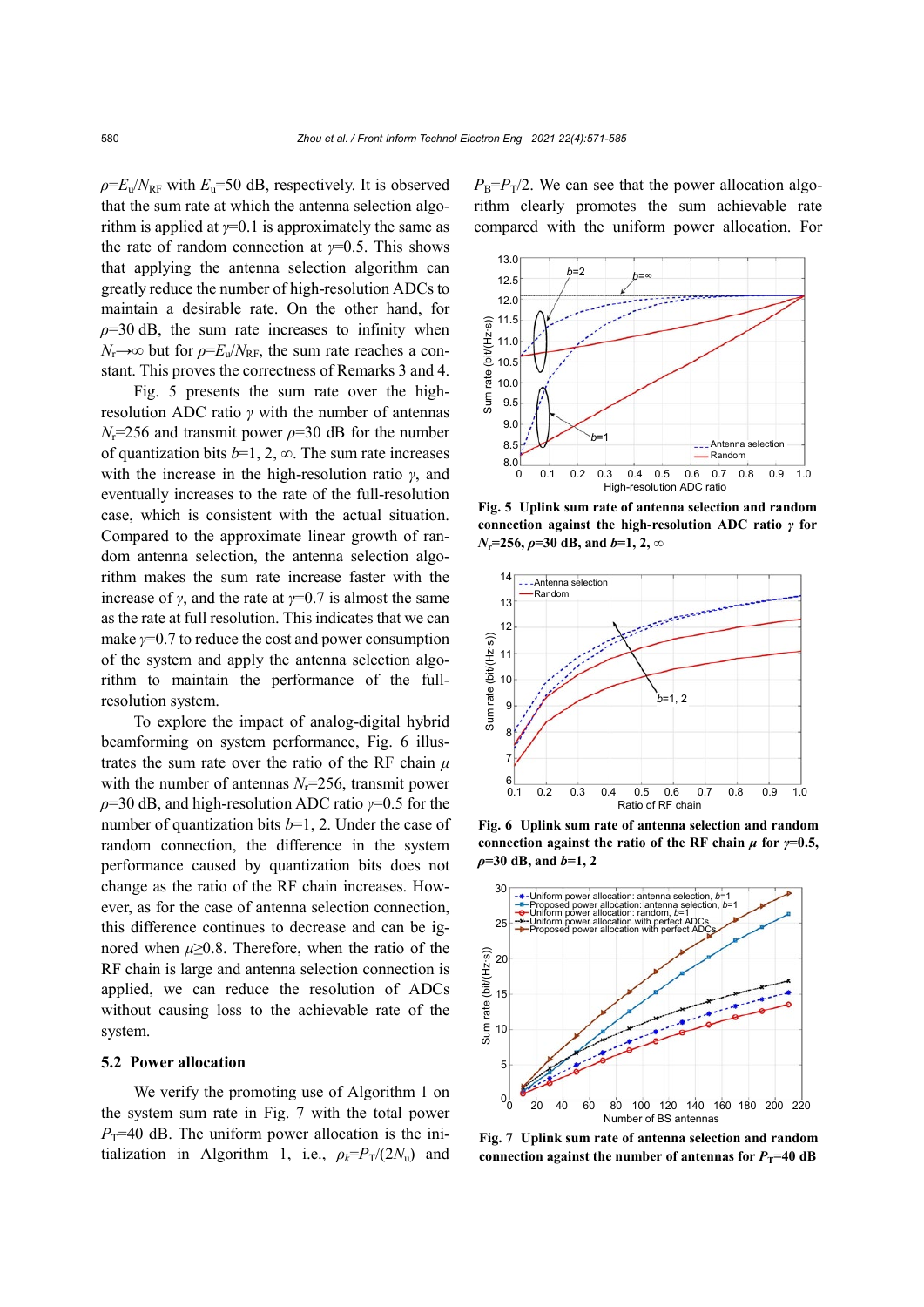uniform power allocation with antenna selection, the power allocation algorithm improves the sum rate by about 50%, and for random connection, the improvement is about 70%. This confirms that power allocation is necessary in mixed-ADC multi-cell mmWave massive MIMO systems.

#### **5.3 Energy efficiency**

In this subsection, we investigate the EE of the mixed-ADC mmWave massive MIMO system to evaluate the tradeoff between SE and EE. EE can be defined as

$$
\eta_{\rm EE} = B \frac{R_{\rm sum}}{P_{\rm total}} \text{ (bit/J)},\tag{40}
$$

where  $B=1$  GHz is the bandwidth and  $P_{total}$  is the total power consumed by the BS. Considering the system model in Fig. 1,  $P_{total}$  can be expressed as

$$
P_{\text{total}} = N_{\text{r}} (P_{\text{LNA}} + P_{\text{S}} + N_{\text{RF}} P_{\text{PS}}) + N_{\text{RF}} (P_{\text{RF}} + P_{\text{C}}) + 2N_{\text{RF0}} P_{\text{HADC}} + 2N_{\text{RF1}} P_{\text{LADC}} + P_{\text{BB}},
$$
\n(41)

where  $P_{\text{LNA}}$ ,  $P_{\text{S}}$ ,  $P_{\text{PS}}$ ,  $P_{\text{RF}}$ ,  $P_{\text{C}}$ ,  $P_{\text{BB}}$ ,  $P_{\text{HADC}}$ , and  $P_{\text{LADC}}$ represent the power consumed by the low-noise amplifier (LNA), splitter, phase shifter (PS), RF chain, combiner, baseband processor, high-resolution ADCs, and low-resolution ADCs, respectively.

The power consumption parameters in the simulation are configured as  $P_{LNA}$ =39 mW,  $P_S$ =19.5 mW,  $P_{\text{PS}}=2$  mW,  $P_{\text{RF}}=40$  mW,  $P_{\text{C}}=19.5$  mW,  $P_{\text{BB}}=200$  mW (Abbas et al., 2017). Power consumed by ADC can be expressed as

$$
P_{\rm ADC} = mB2^b, \tag{42}
$$

where *m* is the ADC Walden figure and *m*=5–15 fJ per conversion step (Abbas et al., 2017) when *B*=1 GHz, and *b* is the number of quantization bits of ADC.

With the help of the power consumption models in Eqs. (41) and (42), EE of the multi-cell mmWave massive MIMO system with mixed-ADCs is studied in Figs. 8–10. We illustrate EE over the quantization bits with transmit power  $\rho$ =30 dB for  $N_{\text{RF0}}$ =0, 5, 10, 128 in Fig. 8. Systems with full low-resolution ADCs achieve the highest EE, which means that highresolution ADCs reduce the EE. However, SE of the full-resolution ADC system is quite low and brings great difficulties to the front-end design of the system. Moreover, we can see in Fig. 8 that EE tends to rise first and then decrease, and peaks when *b*=3.

Fig. 9 demonstrates the power consumption of the receiver versus the uplink sum rate for different numbers of quantization bits. When the number of quantization bits is small, i.e., *b*≤4, the sum rate of the system increases rapidly with the increase of the number of the quantization bits and the power consumption is almost constant. However, when *b*>4, the power consumption increases dramatically. The reason for this phenomenon is that the power consumption of ADCs is exponentially increasing. Thus, 4-bit ADCs will achieve the optimal tradeoff between the sum rate and power consumption.



**Fig. 8 Energy efficiency of multi-cell mixed-ADC mmWave massive MIMO systems over different numbers of ADC quantization bits with**  $N_r=256$  **and**  $N_{RFA}=0$ **, 5, 10, 128**



**Fig.** 9 Power consumption versus sum rate with  $N_r=256$ and  $N_{\text{RF0}}=0, 5, 10$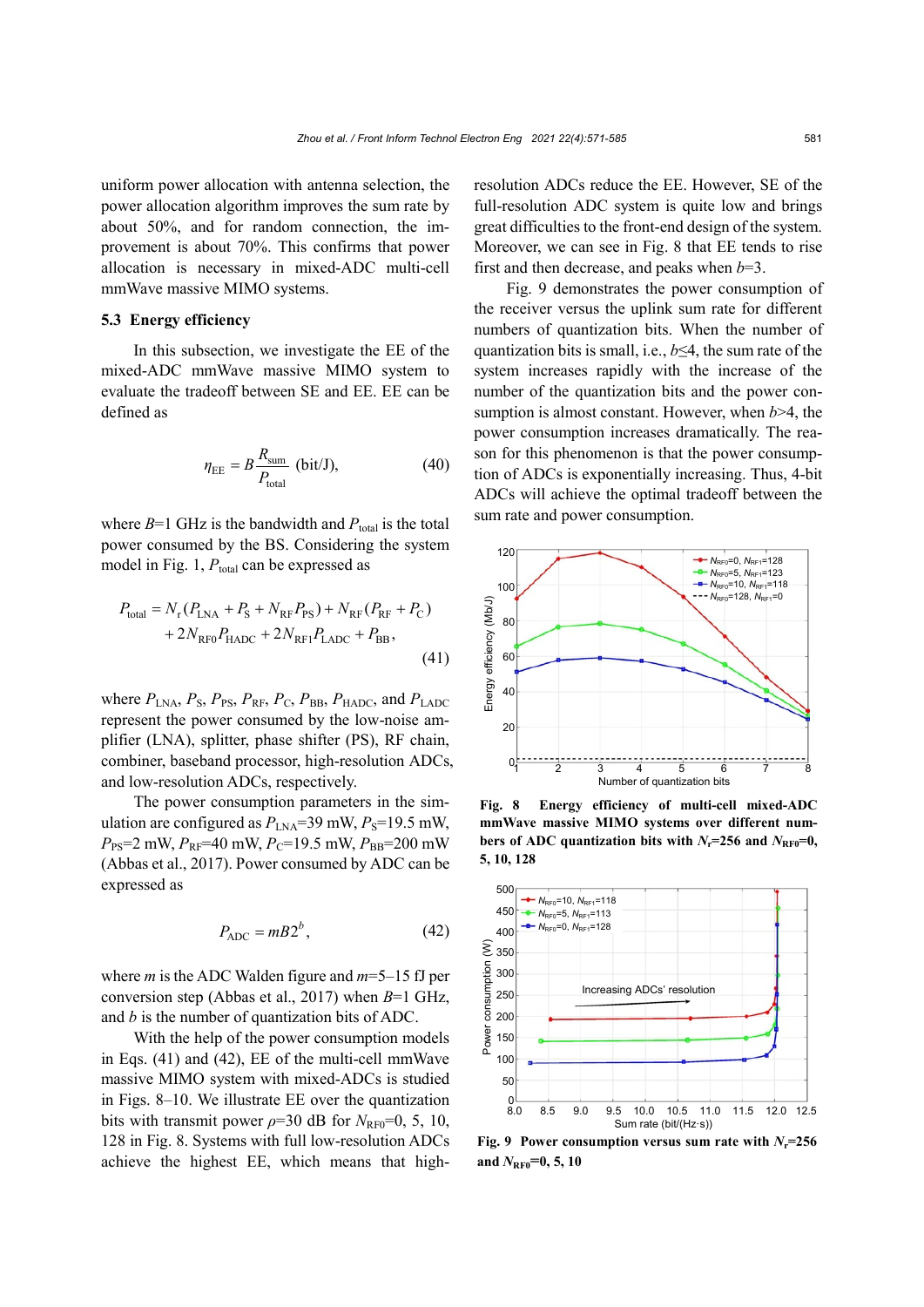Fig. 10 depicts the effect of analog-digital hybrid beamforming on the EE. Comparing Fig. 6 with Fig. 10, we can see that the hybrid beamforming technology exchanges SE for EE. At the same time, the hybrid beamforming technology is more effective in improving EE when the high-precision ADC ratio is relatively low. In actual deployment, we can balance SE and EE to design the system architectural parameters.



**Fig. 10 Energy efficiency against RF chain ratio** *μ* **for** *b***=1, 2**

# **6 Conclusions**

In this paper, we have investigated the achievable rate of a multi-cell mmWave massive MIMO system with a mixed-ADC and hybrid beamforming architecture considering antenna selection. Both exact and approximate closed-form expressions for the uplink achievable rate have been derived. Then, we have analyzed the impacts of the user transmit power, number of RF chains at BS, ratio of high-resolution ADCs, number of propagation paths, and number of quantization bits on the achievable rate, and proved that the user transmit power can be scaled down by  $1/N_r$  to maintain a desirable rate. Numerical results have shown that employing the antenna selection algorithm is an effective method for improving the performance of the mixed-ADC system. We have proposed an efficient power allocation scheme which can significantly increase the sum achievable rate. Finally, we have investigated the EE and found that the system will achieve the highest EE and the best tradeoff between the achievable rate and power consumption when BS configures 3- and 4-bit ADCs, respectively.

#### **Contributors**

Tao ZHOU and Jiayi ZHANG designed the research. Tao ZHOU and Guichao CHEN drafted the manuscript. Chengxiang WANG, Liu LIU, and Yiqun LIANG helped organize the manuscript. Tao ZHOU and Jiayi ZHANG revised and finalized the paper.

#### **Compliance with ethics guidelines**

Tao ZHOU, Guichao CHEN, Cheng-xiang WANG, Jiayi ZHANG, Liu LIU, and Yiqun LIANG declare that they have no conflict of interest.

# **References**

- Abbas WB, Gomez-Cuba F, Zorzi M, 2017. Millimeter wave receiver efficiency: a comprehensive comparison of beamforming schemes with low resolution ADCs. *IEEE Trans Wirel Commun*, 16(12):8131-8146. https://doi.org/10.1109/TWC.2017.2757919
- Akdeniz MR, Liu YP, Samimi MK, et al., 2014. Millimeter wave channel modeling and cellular capacity evaluation. *IEEE J Sel Area Commun*, 32(6):1164-1179. https://doi.org/10.1109/JSAC.2014.2328154
- Ayach OE, Heath RW, Abu-Surra S, et al., 2012. Low complexity precoding for large millimeter wave MIMO systems. IEEE Int Conf on Communications, p.3724-3729. https://doi.org/10.1109/ICC.2012.6363634
- Boccardi F, Heath RW, Lozano A, et al., 2014. Five disruptive technology directions for 5G. *IEEE Commun Mag*, 52(2): 74-80. https://doi.org/10.1109/MCOM.2014.6736746
- Busari SA, Huq KMS, Mumtaz S, et al., 2018. Millimeterwave massive MIMO communication for future wireless systems: a survey. *IEEE Commun Surv Tut*, 20(2):836- 869. https://doi.org/10.1109/COMST.2017.2787460
- Choi J, Evans BL, Gatherer A, 2017. Resolution-adaptive hybrid MIMO architectures for millimeter wave communications. *IEEE Trans Signal Process*, 65(23):6201- 6216. https://doi.org/10.1109/TSP.2017.2745440
- Choi J, Sung J, Evans BL, et al., 2018. Antenna selection for large-scale MIMO systems with low-resolution ADCs. IEEE Int Conf on Acoustics, Speech and Signal Processing, p.3594-3598. https://doi.org/10.1109/ICASSP.2018.8462107
- Dai JX, Liu J, Wang JZ, et al., 2020. Asymptotic analysis of full-duplex large-scale MIMO systems with lowresolution ADCs/DACs over Rician fading channels. *IEEE Syst J*, 14(4):4832-4841. https://doi.org/10.1109/JSYST.2020.2966370

Heath RW, González-Prelcic N, Rangan S, et al., 2016. An overview of signal processing techniques for millimeter wave MIMO systems. *IEEE J Sel Top Signal Process*, 10(3):436-453.

https://doi.org/10.1109/JSTSP.2016.2523924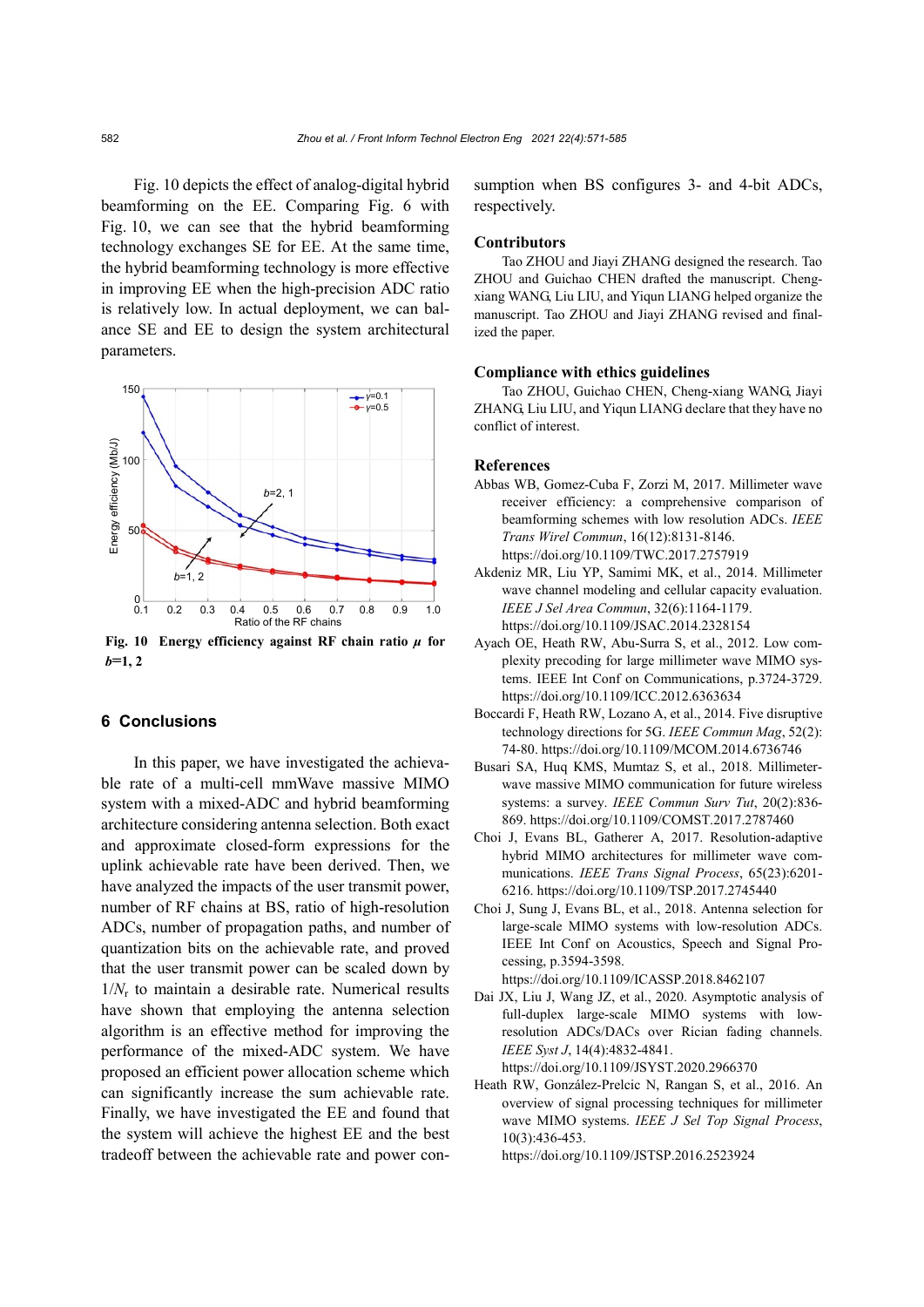- Huang J, Wang CX, Feng R, et al., 2017. Multi-frequency mmWave massive MIMO channel measurements and characterization for 5G wireless communication systems. *IEEE J Sel Areas Commun*, 35(7):1591-1605. https://doi.org/10.1109/JSAC.2017.2699381
- Huang J, Wang CX, Liu Y, et al., 2018. A novel 3D GBSM for mmWave MIMO channels. *Sci China Inform Sci*, 61(10): 102305. https://doi.org/10.1007/s11432-018-9480-4
- Li YZ, Tao C, Seco-Granados G, et al., 2017. Channel estimation and performance analysis of one-bit massive MIMO systems. *IEEE Trans Signal Process*, 65(15): 4075-4089. https://doi.org/10.1109/TSP.2017.2706179
- Liang N, Zhang WY, 2016. Mixed-ADC massive MIMO. *IEEE J Sel Areas Commun*, 34(4):983-997. https://doi.org/10.1109/JSAC.2016.2544604
- Liu Y, Wang CX, Huang J, et al., 2019. Novel 3-D nonstationary mmWave massive MIMO channel models for 5G high-speed train wireless communications. *IEEE Trans Veh Technol*, 68(3):2077-2086. https://doi.org/10.1109/TVT.2018.2866414
- Mollén C, Choi J, Larsson EG, et al., 2017. Uplink performance of wideband massive MIMO with one-bit ADCs. *IEEE Trans Wirel Commun*, 16(1):87-100. https://doi.org/10.1109/TWC.2016.2619343
- Orhan O, Erkip E, Rangan S, 2015. Low power analog-todigital conversion in millimeter wave systems: impact of resolution and bandwidth on performance. Information Theory and Applications Workshop, p.191-198. https://doi.org/10.1109/ITA.2015.7308988
- Qiao D, Tan WQ, Zhao YY, et al., 2016. Spectral efficiency for massive MIMO zero-forcing receiver with lowresolution ADC. 8<sup>th</sup> Int Conf on Wireless Communications & Signal Processing, p.1-6. https://doi.org/10.1109/WCSP.2016.7752527
- Rahimian S, Jing YD, Ardakani M, 2020. Performance analysis of massive MIMO multi-way relay networks with lowresolution ADCs. *IEEE Trans Wirel Commun*, 19(9): 5794-5806. https://doi.org/10.1109/TWC.2020.2997290
- Tan WQ, Jin S, Wen CK, et al., 2016. Spectral efficiency of mixed-ADC receivers for massive MIMO systems. *IEEE Access*, 4:7841-7846. https://doi.org/10.1109/ACCESS.2016.2602798
- Venkateswaran V, van der Veen A J, 2010. Analog beamforming in MIMO communications with phase shift networks and online channel estimation. *IEEE Trans Signal Process*, 58(8):4131-4143. https://doi.org/10.1109/TSP.2010.2048321
- Wang CX, Haider F, Gao XQ, et al., 2014. Cellular architecture and key technologies for 5G wireless communication networks. *IEEE Commun Mag*, 52(2):122-130. https://doi.org/10.1109/MCOM.2014.6736752
- Xu JD, Xu W, Zhang H, et al., 2019. Performance analysis of multi-cell millimeter-wave massive MIMO networks with low-precision ADCs. *IEEE Trans Commun*, 67(1):302-317.

https://doi.org/10.1109/TCOMM.2018.2874963

You XH, Wang CX, Huang J, et al., 2021. Towards 6G wireless communication networks: vision, enabling technologies, and new paradigm shifts. *Sci China Inform Sci*, 64(1):110301.

https://doi.org/10.1007/s11432-020-2955-6

- Yu XH, Shen JC, Zhang J, et al., 2016. Alternating minimization algorithms for hybrid precoding in millimeter wave MIMO systems. *IEEE J Sel Top Signal Process*, 10(3): 485-500. https://doi.org/10.1109/JSTSP.2016.2523903
- Zhang JY, Dai LL, He ZY, et al., 2017. Performance analysis of mixed-ADC massive MIMO systems over Rician fading channels. *IEEE J Sel Areas Commun*, 35(6):1327- 1338. https://doi.org/10.1109/JSAC.2017.2687278
- Zhang JY, Dai LL, He ZY, et al., 2019. Mixed-ADC/DAC multipair massive MIMO relaying systems: performance analysis and power optimization. *IEEE Trans Commun*, 67(1):140-153.
- https://doi.org/10.1109/TCOMM.2018.2869596 Zhang MJ, Tan WQ, Gao JH, et al., 2018. Spectral efficiency
- and power allocation for mixed-ADC massive MIMO system. *China Commun*, 15(3):112-127. https://doi.org/10.1109/CC.2018.8331995
- Zhang Q, Jin S, Wong KK, et al., 2014. Power scaling of uplink massive MIMO systems with arbitrary-rank channel means. *IEEE J Sel Top Signal Process*, 8(5):966- 981. https://doi.org/10.1109/JSTSP.2014.2324534
- Zhang Y, Cheng YL, Zhou M, et al., 2020. Analysis of uplink cell-free massive MIMO system with mixed-ADC/DAC receiver. *IEEE Syst J*, in press. https://doi.org/10.1109/JSYST.2020.2999521
- Zhou T, Tao C, Salous S, et al., 2018. Measurements and analysis of angular characteristics and spatial correlation for high-speed railway channels. *IEEE Trans Intell Transp Syst*, 19(2):357-367. https://doi.org/10.1109/TITS.2017.2681112
- Zhou T, Yang Y, Liu L, et al., 2020a. A dynamic 3-D wideband GBSM for cooperative massive MIMO channels in intelligent high-speed railway communication systems. *IEEE Tran Wirel Commun*, in press. https://doi.org/10.1109/TWC.2020.3040392
- Zhou T, Tao C, Salous S, et al., 2020b. Geometry-based multilink channel modeling for high-speed train communication networks. *IEEE Trans Intell Transp Syst*, 21(3):

1229-1238. https://doi.org/10.1109/TITS.2019.2905036

### **Appendix: Proof of Theorem 1**

Applying Lemma 1 in Zhang Q et al. (2014), we can obtain the approximate solution of Eq. (14):

$$
R_k = \log_2 \left( 1 + \frac{\mathbb{E}\{D_k\}}{\mathbb{E}\{J_k\}} \right). \tag{A1}
$$

For the MRC receive algorithm, the digital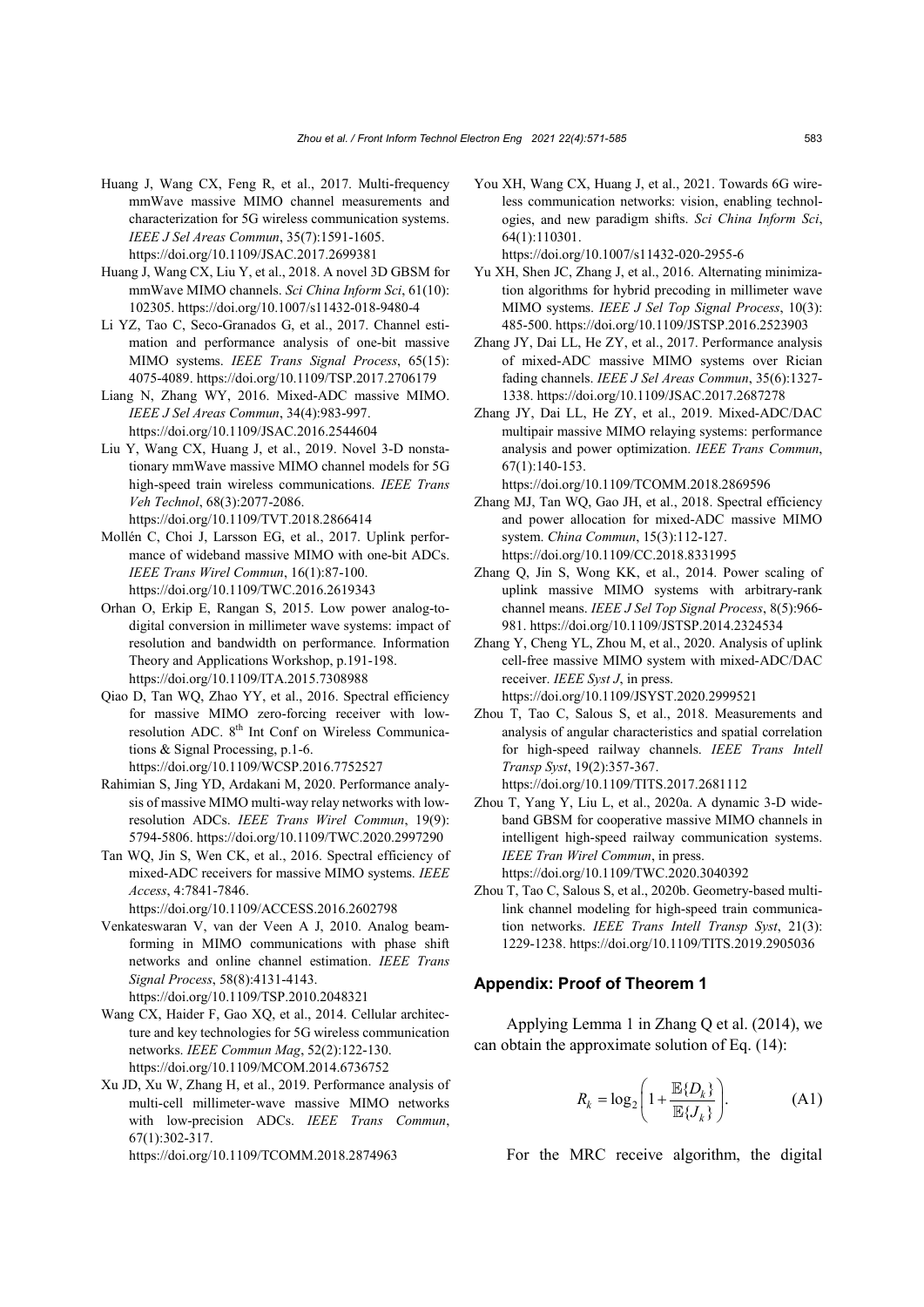receive matrix  $\vec{A}$  in Eq. (11) can be expressed as

$$
A = \begin{bmatrix} A_0 \\ A_1 \end{bmatrix} = \begin{bmatrix} H_0 \\ H_1 \end{bmatrix}.
$$
 (A2)

The desired signal power in Eq. (15) can be expressed as

$$
D_{k} = \rho \left( \left\| \boldsymbol{h}_{k,0} \right\|^{4} + \alpha^{2} \left\| \boldsymbol{h}_{k,1} \right\|^{4} + 2\alpha \left| \left\| \boldsymbol{h}_{k,0} \right\|^{2} \left\| \boldsymbol{h}_{k,1} \right\|^{2} \right), \tag{A3}
$$

and the interference-plus-noise power in Eq. (16) can be expressed as

$$
J_{k} = \rho \sum_{j=1, j \neq k}^{N_{\rm u}} \left| \boldsymbol{h}_{k,0}^{\rm H} \boldsymbol{h}_{j,0} \right|^{2} + \alpha^{2} \rho \sum_{j=1, j \neq k}^{N_{\rm u}} \left| \boldsymbol{h}_{k,1}^{\rm H} \boldsymbol{h}_{j,1} \right|^{2}
$$
  
+  $\rho \sum_{n=1}^{N} \sum_{j=1}^{N_{\rm u}} \left| \boldsymbol{h}_{k,0}^{\rm H} \boldsymbol{h}_{n,j,0} \right|^{2} + \alpha^{2} \rho \sum_{n=1}^{N} \sum_{j=1}^{N_{\rm u}} \left| \boldsymbol{h}_{k,1}^{\rm H} \boldsymbol{h}_{n,j,1} \right|^{2} (A4)$   
+  $\left| \left| \boldsymbol{h}_{k,0} \right|^{2} + \alpha^{2} \left| \left| \boldsymbol{h}_{k,1} \right| \right|^{2} + \boldsymbol{h}_{k,1}^{\rm H} \boldsymbol{R}_{n_{\rm q}} \boldsymbol{h}_{k,1}. \right.$ 

We first define an indicator function *f* to characterize the sparsity of the channel matrix:

$$
f_{\{i \in \mathcal{Q}\}} = \begin{cases} 1, & \text{if } i \in \mathcal{Q}, \\ 0, & \text{otherwise.} \end{cases}
$$
 (A5)

With this indicator function  $f$ , the channel gain between the  $k^{\text{th}}$  user and the  $i^{\text{th}}$  RF chain can be expressed as

$$
h_{k,i} = f_{\{i \in \mathfrak{R}_k\}} \sqrt{\beta_k} g_{k,i} c_{k,i}, k = 1, 2, \cdots, N_{\mathbf{u}}, \quad \text{(A6)}
$$

where  $\Re_k = \{i | h_{k,i} \neq 0, i = 1, 2, ..., N_{RF}\}.$ 

We then calculate the expectation for the number of propagation paths *L* in Eq. (2):

$$
\mathbb{E}{L} = Pr(L = 0) + \sum_{l=1}^{\infty} l Pr(L = l) = e^{-\lambda_p} + \lambda_p.
$$
 (A7)

Similarly, the expectation of  $L^2$  can be derived as

$$
\mathbb{E}{L^2} = P(L=0) + \sum_{l=1}^{\infty} l^2 P(L=l) = e^{-\lambda_p} + \lambda_p + \lambda_p^2.
$$
\n(A8)

We finally solve Eqs. (A3) and (A4) to obtain the result. For Eq. (A3), we first obtain

$$
\mathbb{E}\left\{\left\|\boldsymbol{h}_{k,0}\right\|^{2}\middle|L_{k}\right\}\n=\sum_{i=1}^{N_{\text{RF0}}}\mathbb{E}\left\{\left|h_{k,i}\right|^{2}\right\}\n=\sum_{i=1}^{N_{\text{RF0}}}\mathbb{E}\left\{\left|f_{\{i\in\mathfrak{R}_{k}\}}\sqrt{\beta_{k}}g_{k,i}c_{k,i}\right|^{2}\right\}\n=\beta_{k}\left|c_{k,0}\right|^{2}\left(\lambda_{p}+e^{-\lambda_{p}}\right)\gamma.
$$
\n(A9)

Similarly, we can obtain

$$
\mathbb{E}\left\{\left\|\boldsymbol{h}_{k,1}\right\|^2 \middle| L_k\right\} = \beta_k \left| c_{k,1} \right|^2 \left( \lambda_p + e^{-\lambda_p} \right) (1-\gamma). \quad \text{(A10)}
$$

Then, we calculate  $\mathbb{E}\left\|\mathbf{h}_{k,0}\right\|^4 \Big| L_k \right\}$  as

$$
\mathbb{E}\left\{\left\|\mathbf{h}_{k,0}\right\|^{4}\middle|L_{k}\right\}
$$
\n
$$
= \mathbb{E}\left\{\left(\sum_{i=1}^{N_{\text{RF0}}} \left|h_{k,i}\right|^{2}\right)^{2}\right\}
$$
\n
$$
= \mathbb{E}\left\{\left(\sum_{i=1}^{N_{\text{RF0}}} \left|f_{\{i\in\mathfrak{R}_{k}\}}\sqrt{\beta_{k}} g_{k,i} c_{k,i}\right|^{2}\right)^{2}\right\} \qquad (A11)
$$
\n
$$
= \beta_{k}^{2} \left|c_{k,0}\right|^{4} \left(\lambda_{p} + e^{-\lambda_{p}}\right) \gamma
$$
\n
$$
+ \beta_{k}^{2} \left(\left|c_{k,0}\right|^{2}\right)^{2} \left(\lambda_{p}^{2} + \lambda_{p} + e^{-\lambda_{p}}\right) \gamma^{2}.
$$

Similarly, we can obtain

$$
\mathbb{E}\left\{\left\|\mathbf{A}_{k,1}\right\|^{4} \middle| L_{k}\right\}=\beta_{k}^{2} \left|c_{k,1}\right|^{4} \left(\lambda_{p} + e^{-\lambda_{p}}\right) (1-\gamma) \tag{A12}+ \beta_{k}^{2} \left(\left|c_{k,1}\right|^{2}\right)^{2} \left(\lambda_{p}^{2} + \lambda_{p} + e^{-\lambda_{p}}\right) (1-\gamma)^{2}.
$$

Substituting Eqs.  $(A9)$ – $(A12)$  into Eq.  $(A3)$ , we can obtain the desired signal power as